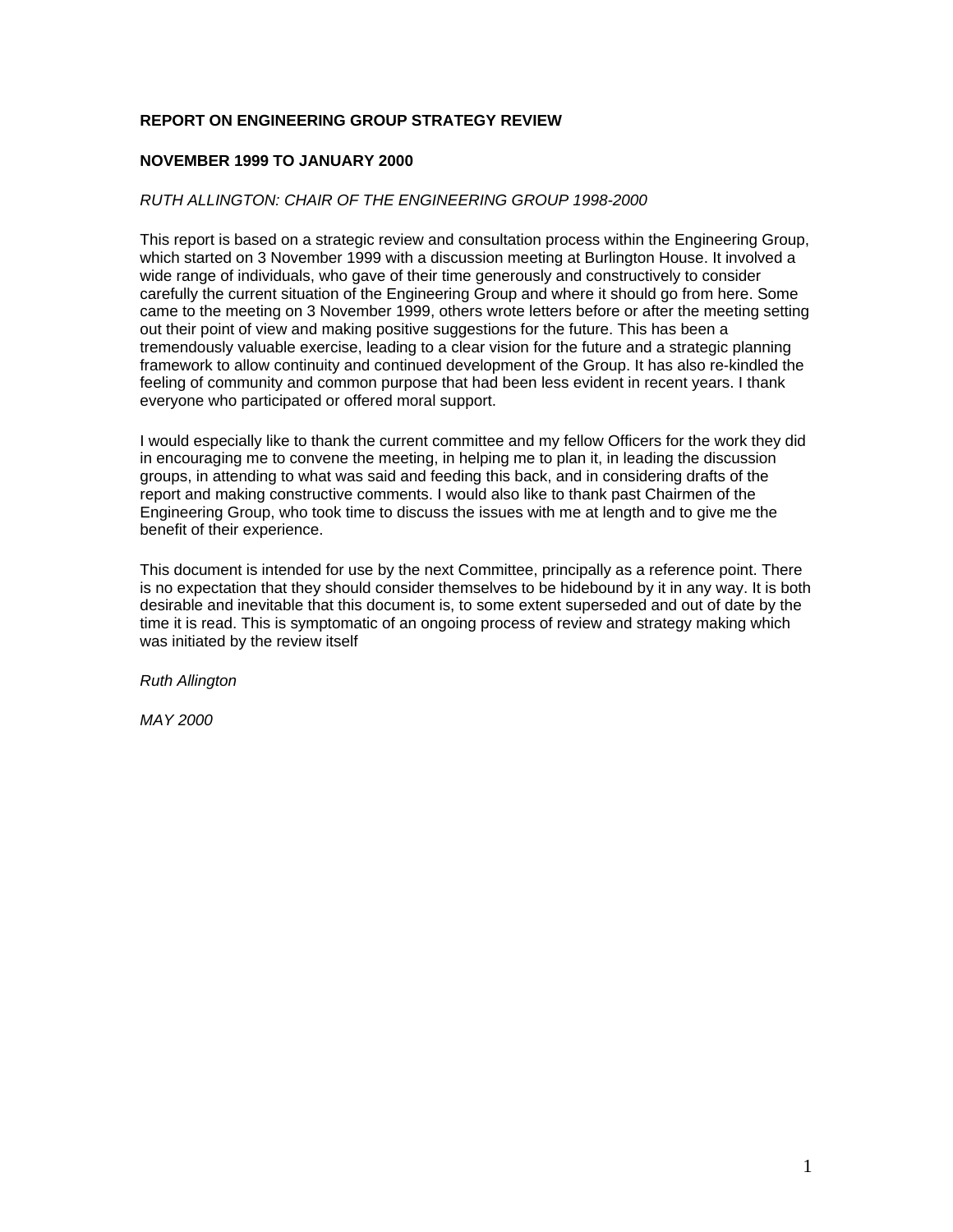# **CONTENTS**

- 1. INTRODUCTION
- 1.1 Scope and purpose of this report
- 1.2 Background to the review
- 1.3 The strategy review meeting
- 1.3.1 Attendance
- 1.3.2 Structure
- 1.3.3 Outcomes of the meeting
- 2. A VISION FOR THE FUTURE OF THE GROUP
- 3. A STRATEGY FOR THE ENGINEERING GROUP
- 3.1 Identity and leadership
- 3.2 Professionalism, continuing education and development and career structure
- 3.3 External relations (with other professionals and the public)
- 3.4 Internal relations (within the Geological Society)
- 3.5 Training, teaching and research
- 3.5.1 Undergraduate courses
- 3.5.2 MSc courses
- 3.5.3 Research
- 3.5.4 Training
- 3.6 Meetings and conferences
- 3.6.1 Meetings
- 3.6.2 Conferences
- 3.7 Publications
- 3.7.1 QJEGH
- 3.7.2 Working party reports
- 3.7.3 Conference proceedings
- 3.7.4 Professional Handbooks
- 4. FUNDING
- 5. A MECHANISM FOR IMPLEMENTATION AND REVIEW OF GROUP STRATEGY AND MEASURING PROGRESS
- 5.1 The Committee ensuring continuity between successive Chairs
- 5.2 The Committee organisation of Committee business
- 5.3 Wider involvement of the membership
- 5.4 A strategy group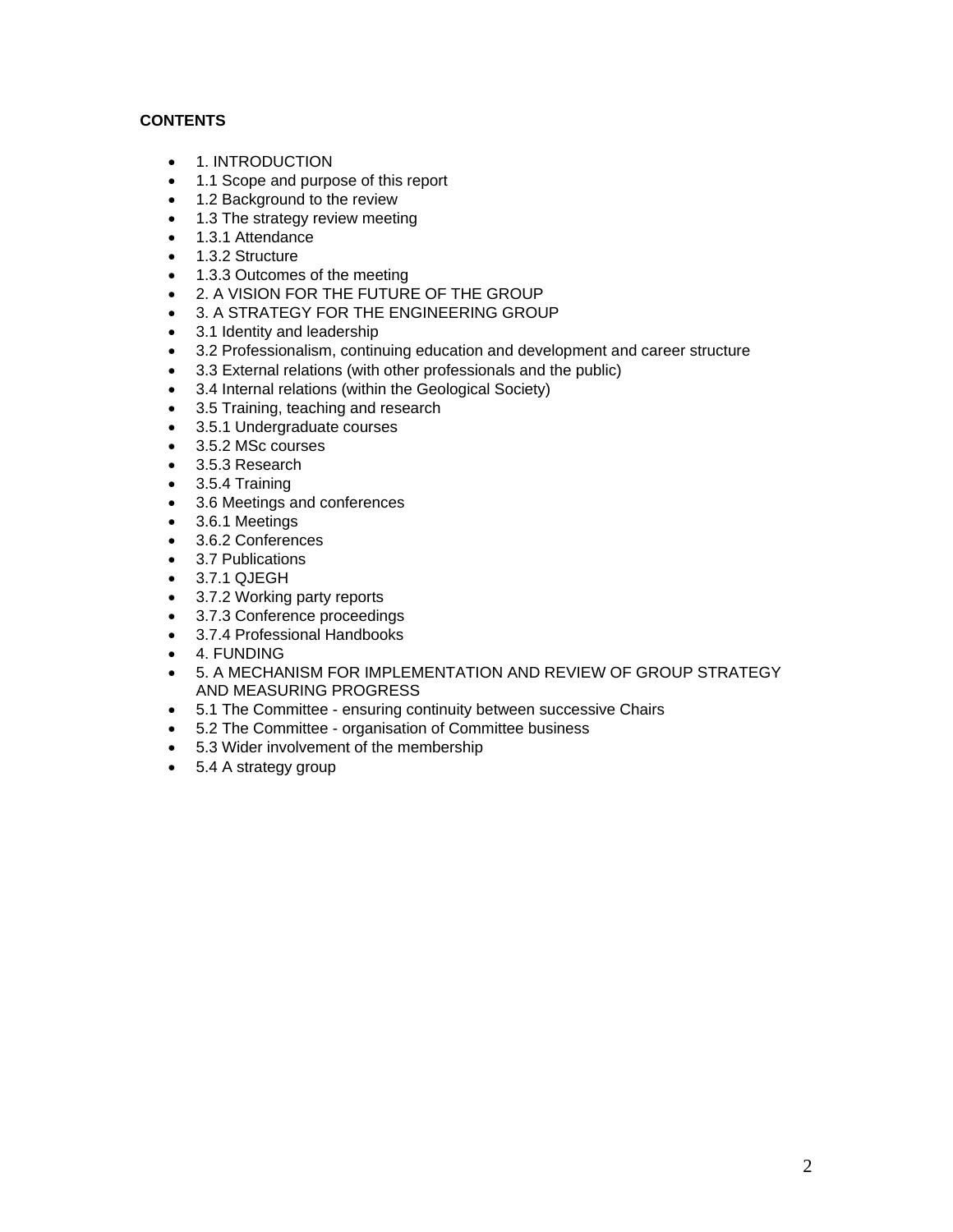# **REPORT ON ENGINEERING GROUP STRATEGY REVIEW, NOVEMBER 1999 TO JANUARY 2000**

# **1. INTRODUCTION**

On 3 November 1999, the current Chair of the Engineering Group, Ruth Allington, convened a meeting to discuss its future direction and strategy. The meeting was intended to provide an opportunity for discussion of aspirations for the future of the Group and its objective was to move towards a consensus about the Group and its activities over the next 5 years or so. Following the meeting (and receipt of further contributions), it was intended that the Committee should use the outcomes of the review to undertake strategic planning for the following five years.

# **1.1 Scope and purpose of this report**

This report represents the outcome of the strategic review. Its findings and recommendations take into account the discussions at the meeting as well as further consultation with, and contributions received from, members of the Engineering Group since 3 November 1999. The report has been written by Ruth Allington and incorporates comments from the current Committee. It has been adopted by the current Committee as the basis for its detailed planning of activities and priorities over the next five years and beyond. Some themes and practical suggestions for change and development have already been progressed by the Committee under Ruth Allington's chairmanship in line with the aspirations set out in this report. It will be for the next Committee under the chairmanship of Dr. Kevin Privett to implement the review and progress strategic planning fully, and their work on this will commence following the AGM on 23 May.

As noted below, the meeting on 3 November involved, and sought to involve, a cross section of the membership of the Engineering Group.

This report and the strategic review process that led to it were never intended to be ends in themselves. The Committee wishes to continue to be engaged with the membership1 of the Engineering Group and to hear ideas, suggestions and constructive criticism from anyone who cares to contribute, whether or not they have been involved in the review process in November 1999 or since. The report will be circulated to all those who were invited to the review meeting, whether they attended or not, and its existence will be advertised via Geoscientist and on the new web site to enable others who are interested to request a copy.

# **1.2 Background to the review**

A major stimulus for the review was the cancellation of the Group's conference, due to have been held in Nottingham in September 1999. This was hugely disappointing and was felt to represent an important 'turning point' in the Group's fortunes. However, it was not the only reason why it was judged by the Officers and the Committee that a comprehensive review was timely. The reasons for widening the review beyond a consideration of the future of conferences organised by the Group included:

- a need to identify sources of income in addition, or as alternatives, to conference incomes;
- a perceived crisis in funding and support for education of engineering geologists, and the need for the highest standards of CPD and training to be available to practising engineering geologists;
- the ongoing problem of the status of Chartered Geologists, especially as compared with Chartered Engineers.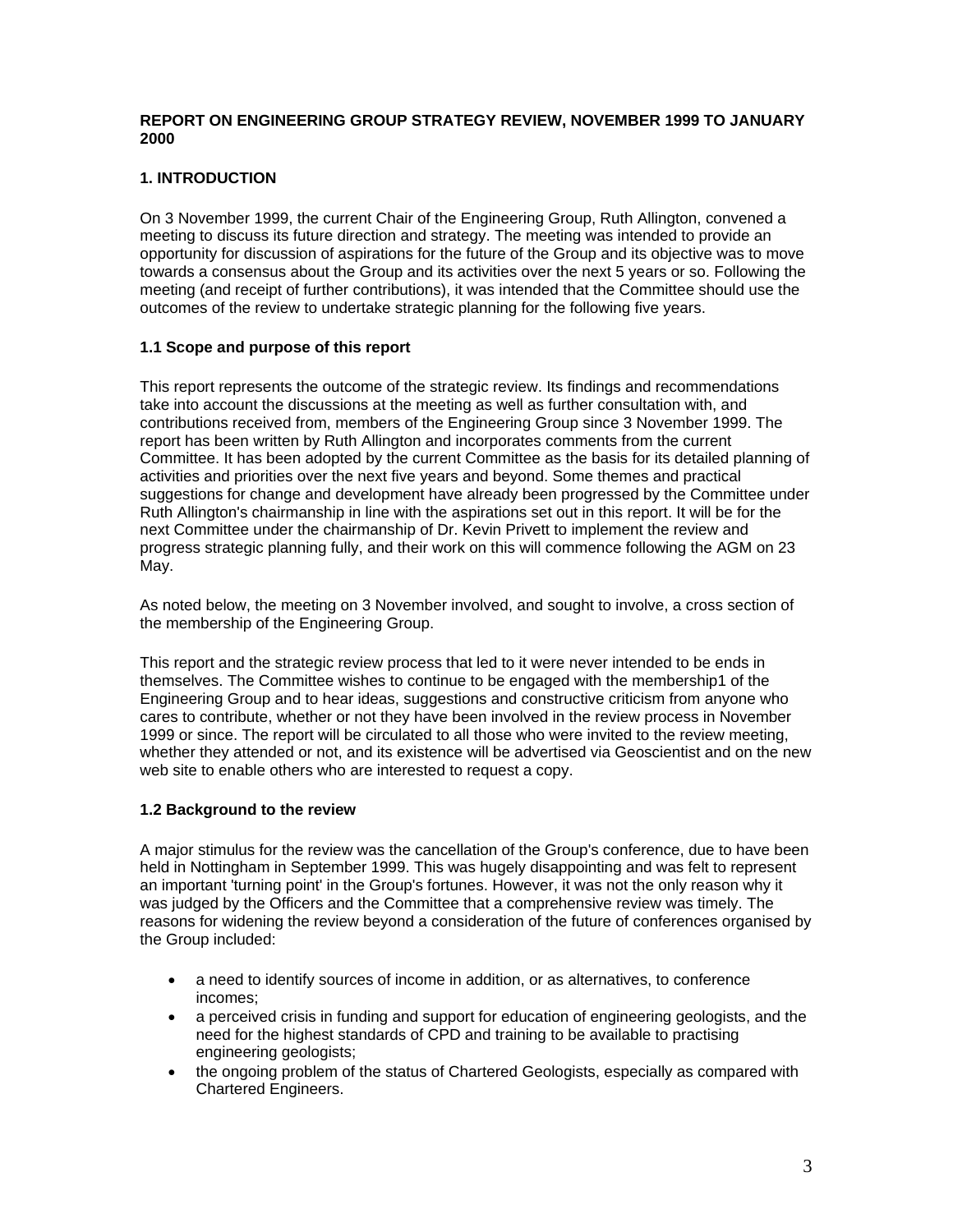The Committee wanted to establish whether its current programme of activities was meeting the expectations, needs and wishes of its membership, and to get ideas for improving things. In particular, if it was the consensus that the Group was not meeting its members needs or aspirations, and/or not responding appropriately to external changes, what changes were required to existing activities, what could (or should) the Group stop doing, and what might it do in addition?

# **1.3 The strategy review meeting**

# **1.3.1 Attendance**

Seventy-seven people were invited to attend the meeting, drawn from the following 'constituencies':

- Current Committee members (21 including ex-officio members)
- Ex Chairmen of the Group (8)
- A cross section of the membership of the Engineering Group (35) including:
	- o academics involved in MSc and BSc courses including the teaching of engineering geology and related subjects,
	- o younger members of the profession,
	- o those involved in publications and editing,
	- o the Chairmen of Ground Forum, the British Geotechnical Society, and the Association of Geotechnical and Geoenvironmental Specialists
	- o senior engineering geologists from consulting and contracting companies.
- A representative from each of the Geological Society's Regional Groups (13)

Almost all those invited responded to the invitation and all the responses received were supportive and encouraging. Some additional names were added to the list in response to suggestions from the original group of invitees. Of those invited but unable to attend, the majority took the time to send their apologies and to express interest in and support for the meeting. Some provided written contributions before or after the meeting, which have been taken into account in preparing this report. 40 people were able to attend on the day.

# **1.3.2 Structure**

The meeting was organised in three main parts:

- Four short presentations were given covering the following topics:
	- o What is engineering geology and how is it changing (if at all)? (Martin Culshaw, BGS and past Chairman of the Engineering Group)
	- o What is the state of engineering geological education and geological education for engineers? (Michael DeFreitas, Imperial College and past Chairman of the Engineering Group).
	- o What is the current status of engineering geologists and how are they represented? (Rodney Chartres, Bullen & Partners, UK secretary of the IAEG, member of the Geological Society Charter and Bye-Laws working party, member of the ICE Ground Board Committee, past Treasurer of the Engineering Group)
	- o How much money do we have, what do we spend it on, and where does it come from? (Graham Garrard, Halcrow and current Group Treasurer)
- Discussion in three groups:
	- o Meetings and conferences
	- o Publications
	- o Representation and promotion of engineering geologists
- Reports back from each of the discussion groups and open discussion.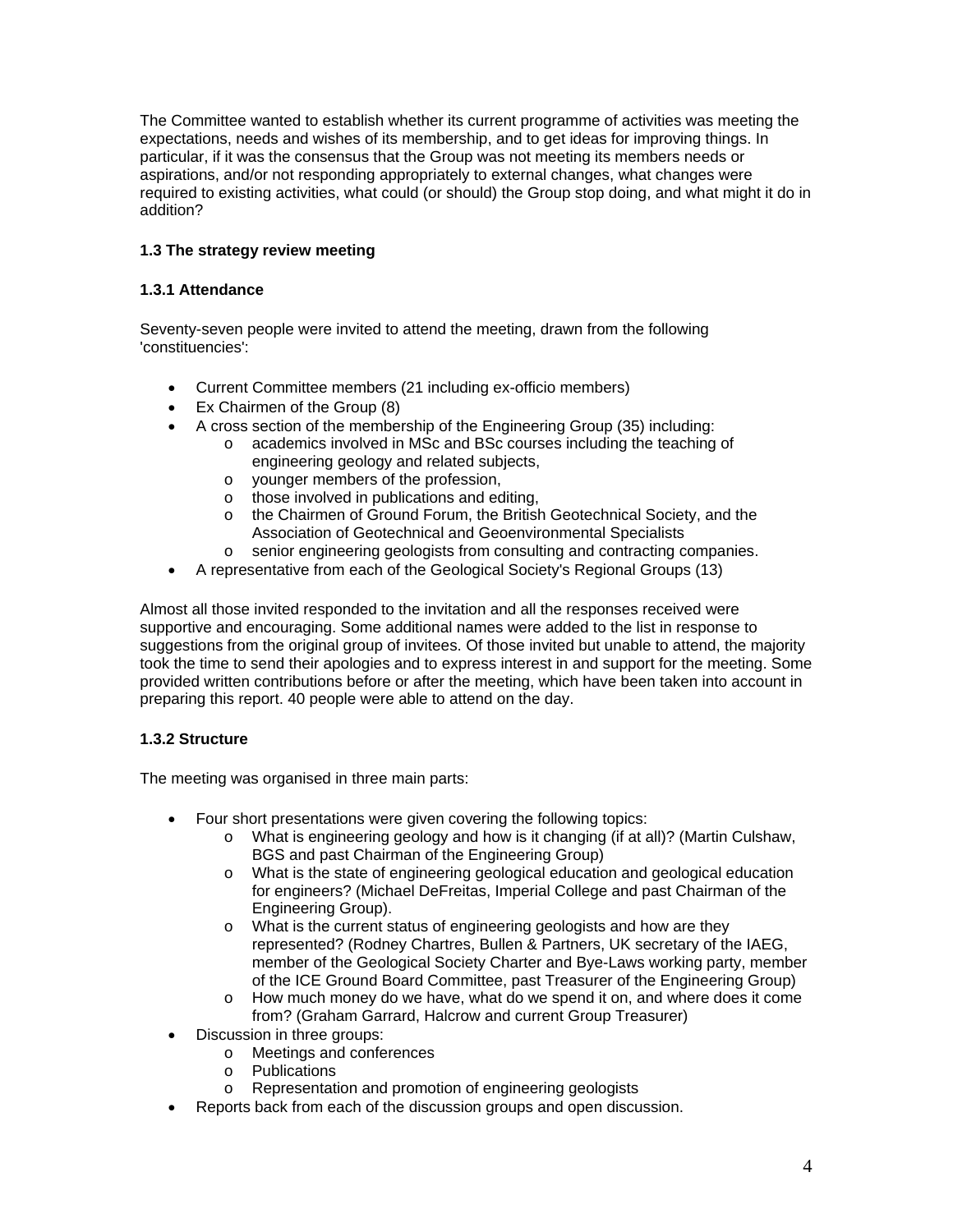The presentations at the beginning were designed to set the current context within which the Group operates. The discussion and plenary sessions that followed were intended to focus on the Group itself, its activities, priorities and development.

Included in Appendix 1 is the text of the introduction to the meeting by Ruth Allington, and the suggested discussion points for the individual discussion groups.

## **1.3.3 Outcomes of the meeting**

The meeting promoted significant debate and constructive comment. Everyone present felt that it had been a useful and highly stimulating day, although the afternoon 'plenary' session ran on and may have benefited from more time. The Committee felt that it had gained the support and input that it was seeking and that, once assimilated (in this report), it would provide the basis it was looking for to think strategically about the future of the Group. It was agreed that, if nothing else came out of the meeting, similar events should be organised in the future to allow discussion and strategic thinking. Someone coined the term 'Party Conferences' somewhere central in the UK for ease of access. There was general enthusiasm for spending a whole day every 3-5 years on such a meeting. The Committee welcomes this idea as providing a regular opportunity for wider consultation and for it to seek a 'mandate' from the membership. Such a 'Party Conference' would also allow the Committee to take advantage of, and listen to, expertise, perspectives and knowledge not necessarily available on the Committee. Although changes in emphasis, strategy, and the detail of the activities of the Group were agreed to be necessary, there was no general feeling of this having been a crisis meeting. Much of what was said celebrated the achievements of the Engineering Group over many years, whilst recognising that adaptation and change were necessary to meet the challenges of the future, and seeking ways in which such changes might be implemented.

# **2. A VISION FOR THE FUTURE OF THE GROUP**

The following 'vision' has emerged for the future of the Engineering Group. The statements set out below are intended to encapsulate the intended priorities and objectives of the Group, and to be suitable for publication to others to explain 'what the Engineering Group is all about'. They form a framework for strategic planning and an outline strategic plan is included in Section 3.

For the most part the Engineering Group committee should change from being a body that organises things to one that facilitates activities and initiatives whilst concentrating on representation and protection of the subject and its practitioners. To do this, it must think more strategically about its role. Strategy must be dynamic and under frequent review, and designed to meet the needs of the engineering geological community. The Engineering Group needs now to be not only a forum for scientific debate and the development and promotion of good practice, but also provide strong and effective leadership for the subject and its practice.

It should adopt a definition of engineering geology based on the IAEG definition proposed in 1993:

The science devoted to:

the investigation, study and solution of engineering and environmental problems which may arise as the result of the interaction between geology and the works and activities of Man, and the prediction of geological hazards and the development of measures for prevention and remediation.

Based on this definition, it should communicate and promote to academic institutions, other professionals, Government and the public the importance and value of engineering geology anywhere where there is interaction between the activities of man and the earth's surface and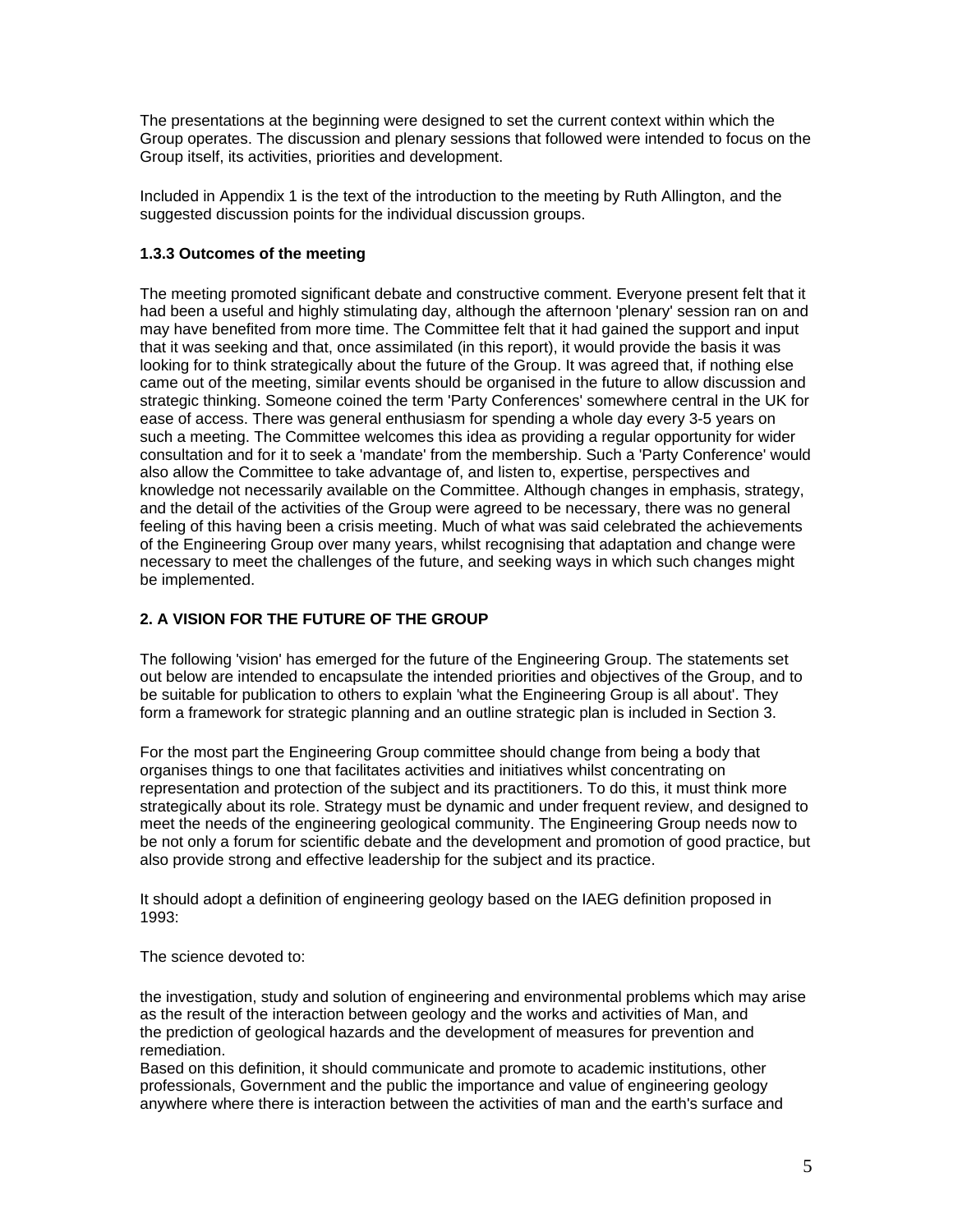sub-surface, especially in the construction and extractive industries. This will be achieved through:

- o Working within the Geological Society, other member bodies of the Ground Forum, the Construction Industry Council, Government and with the IAEG to enhance and maintain the standing of Chartered Geologists within the construction and extractive industries, especially striving for parity of status with Chartered Engineers.
- o Working with all these bodies to promote the introduction of a legal framework obliging clients to engage recognised competence in engineering geology (e.g. through licensing) in construction projects.
- o Participating vigorously in efforts to secure the long term future of MSc and BSc courses and research at PhD level and above in engineering geology and other ground-related subjects. This will include lobbying grant awarding bodies and government, striving towards cultural changes within engineering companies to gain wide acceptance of the importance of engineering geology, working with the Geological Society as well as with other affected bodies, companies and institutions to formulate alternative funding strategies for university courses and research in the future.
- o Promoting and facilitating training and continuing professional development opportunities for engineering geologists.
- o Maintaining and enhancing the Group's programme of meetings and conferences, actively seeking the involvement of, and co-operating more extensively with, Regional Groups and other Specialist Groups of the Geological Society, and with other institutions and societies such as the BGA, the AGS and the IMM.
- o Promoting engineering geology as a career through the Geological Society and its Regional Groups and in other ways.
- o Working with the Regional Groups of the Geological Society to bring a greater awareness of engineering geology to the public at large, through articles in newspapers and magazines, as well talks to clubs, societies and schools.
- o Continuing to procure, support and publish the activities of Working Parties in important areas of engineering geological research and practice, and continuing to facilitate the production of Engineering Geology Special Publications, including those arising directly or indirectly from meetings or conferences.
- o Supporting QJEGH more fully by actively encouraging engineering geologists to contribute high quality papers, and by facilitating meetings and research that will lead to papers.

# **3. A STRATEGY FOR THE ENGINEERING GROUP**

This section is an attempt to give some substance to the ideas and aspirations in the 'Vision' statement in the previous section. The strategic objectives that have emerged from the review exercise and the formulation of the 'vision' for the Group are most conveniently expressed under the following headings:

- o Identity and leadership
- o Professionalism
- o External relations (with other professionals and the public)
- o Internal relations (with the Geological Society)
- o Research and training
- o Meetings and conferences
- o Publications
- o Funding

### **3.1 Identity and leadership**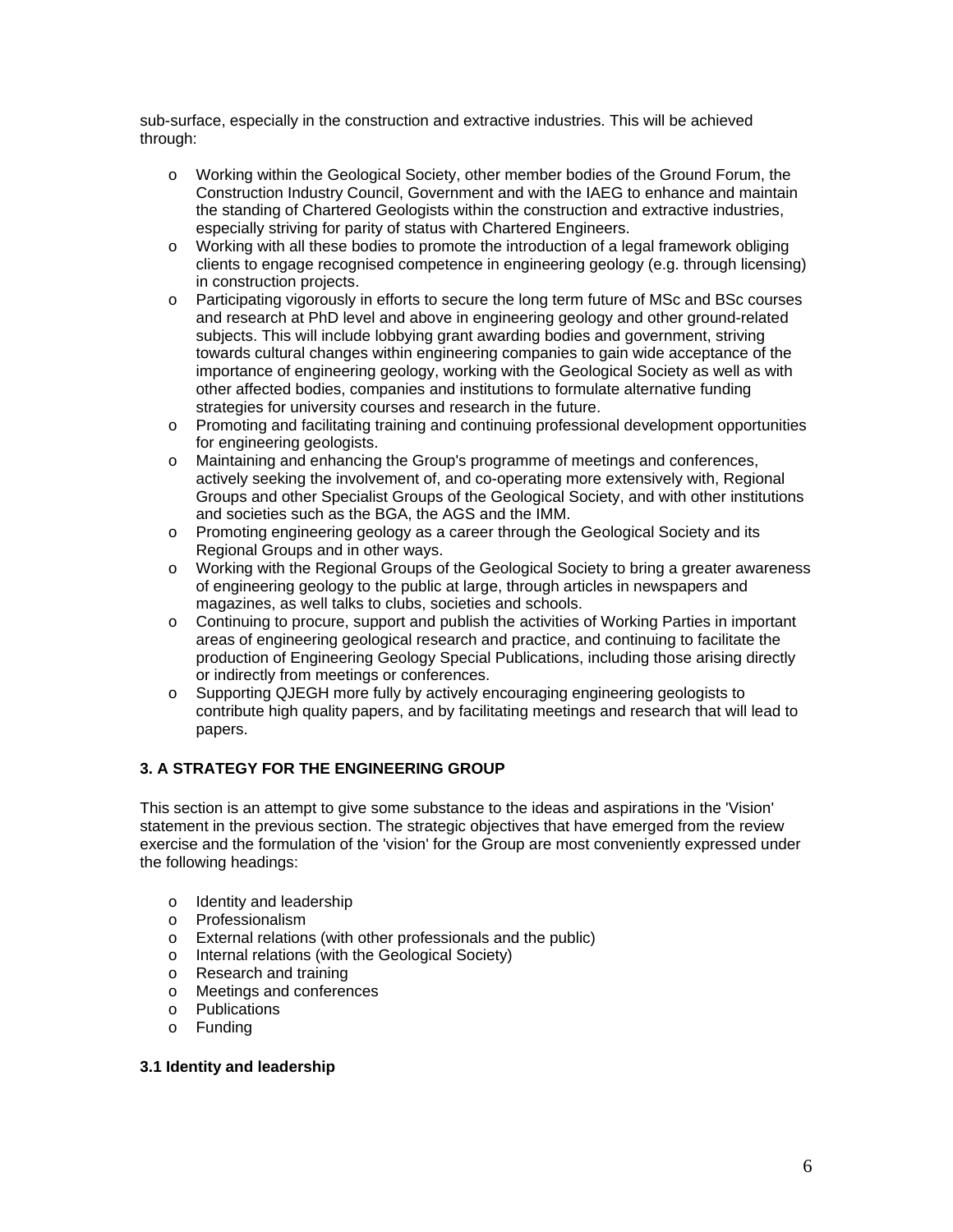The Engineering Group needs to establish a stronger sense of identity, and to determine how engineering geology is different from, and/or complementary to, other ground-related disciplines, notably geotechnical engineering. Based on the definition set out in the vision statement above, the Engineering Group needs to work towards establishing engineering geology as a term that has a clear meaning to fellow professionals and clients. Having a stronger sense of identity will enable the Group to be more confident in promoting engineering geology and engineering geologists in all areas, notably in relation to university teaching and research and the status of engineering geologists working in industry. A stronger identity and sense of purpose, together with progress in enhancing the reputation of CGeol status are likely to benefit the Geological Society and its Engineering Group in that members who might otherwise have 'defected' to IMM or the ICE to gain Chartered Status will be more inclined to stay.

The Engineering Group should continue to take the lead in pushing forward engineering geology and in ensuring that the facilities and services exist to meet the professional and scientific needs of engineering geologists. It should do this more confidently and obviously through closer contact with its membership, making best use of opportunities to publicise itself, especially through Geoscientist and Ground Engineering, on the Geological Society website, and through direct contact with the membership by e-mail and conventional mailings. It should also promote itself and the Geological Society through presentations to and participation with other groups in a range of professions.

## **3.2 Professionalism, continuing education and development and career structure**

The Engineering Group, through its meetings, publicity and membership should actively promote the benefits of CPD for engineering geologists at all levels of their careers:

- o young graduates
- o mid career individuals
- o those with late career needs

The Group should promote CPD and 'whole career' support as an important element of the benefit to the profession of joining the Geological Society and becoming a Chartered Geologist particularly for career progression purposes and the development of personal and management skills. It should also work with the Professional Committee of the Geological Society to improve and develop this aspect of the Society's work.

The Group should work with the other members of the Ground Forum, the Construction Industry Council and through the Geological Society to influence and persuade government of the imperative of a legal framework requiring proper attention to site investigation and the employment of suitably qualified (licensed) individuals.2

In addition to courses and workshops on technical subjects, the Group should work with the Geological Society, the GTCC and the other members of the Ground Forum to organise, promote or facilitate courses on professional skills such as communication skills (verbal and written), report writing, conditions of contract, project management, team management etc.

## **3.3 External relations (with other professionals and the public)**

The Engineering Group must participate fully, and visibly, within the broader geotechnical community. One focus for this is Ground Forum which, under the chairmanship of Quentin Leiper, has defined its aims and objectives fairly recently. The members of Ground Forum are in agreement that future strength in ground engineering will come from co-operation between the member bodies, with each body retaining a clear identity and sense of its own aims and objectives.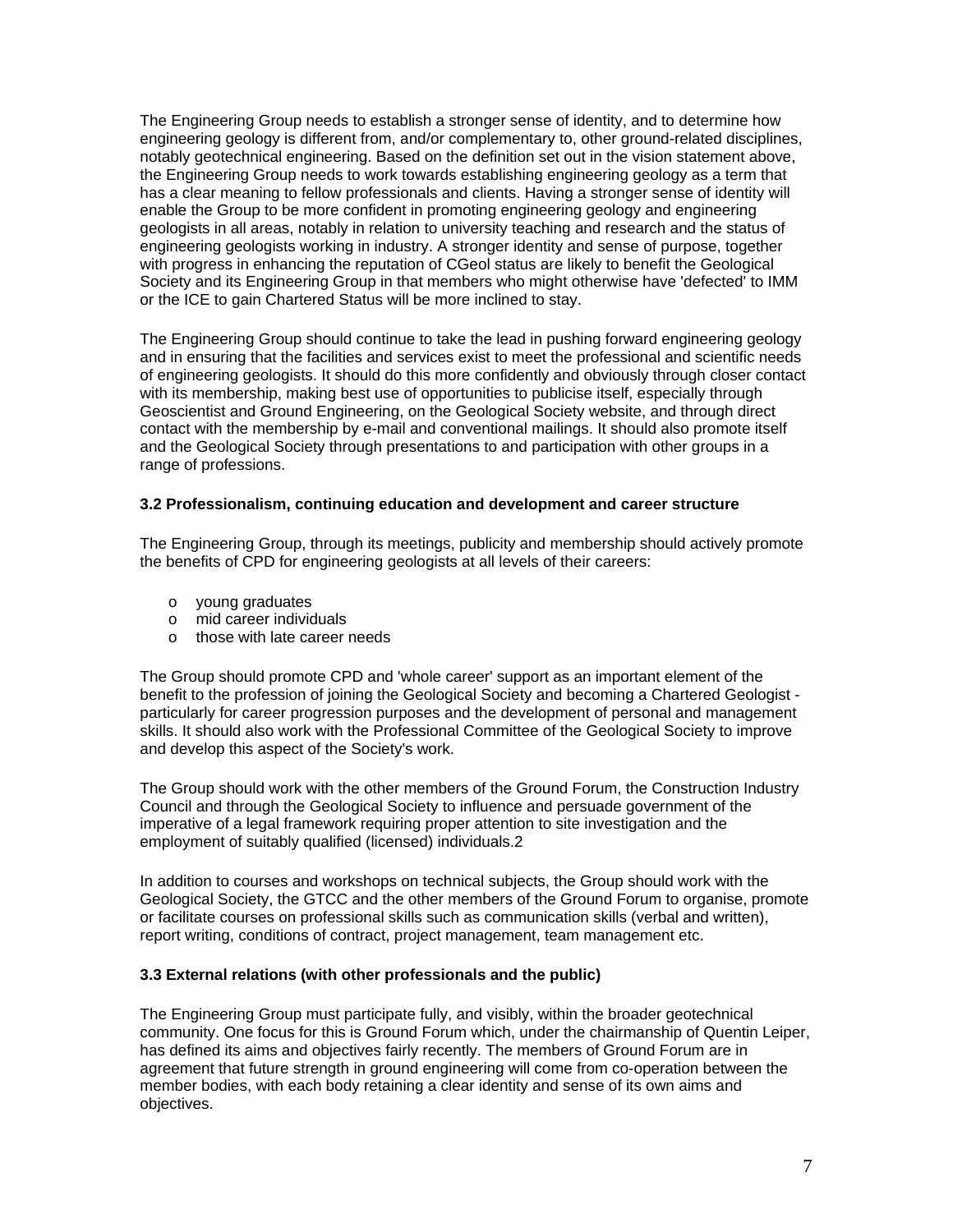The Group should work with the Geological Society and its Regional Groups to provide information about engineering geology for dissemination to politicians, school teachers and pupils, and undergraduates in geology and civil engineering departments. A register of those prepared to give talks or to write articles about engineering geology in local or national newspapers or magazines could be maintained.

# **3.4 Internal relations (within the Geological Society)**

The Engineering Group should continue to be actively and constructively engaged with the Geological Society at all levels in its structure and activities. In particular, the policy of retiring officers and committee members seeking election to Council should be continued.

The Group should strongly encourage the Geological Society to make CPD mandatory for Chartered Geologists3 and for this to be policed as rigorously as that undertaken by Chartered Engineers (see letter to the President of the Geological Society in Appendix 2). Assistance should be offered to the Society in policing CPD in engineering geology. Participation with the Society in creating and maintaining a portfolio of CPD training courses endorsed by the Society should be continued and stronger links should be developed with the Professional Committee to facilitate this4.

## **3.5 Training, teaching and research**

The Engineering Group must become more involved in influencing the content of training, teaching and research at all levels in influencing the level of expectation of employers for properly trained individuals. It should seek vigorously to ensure that provision is enhanced and extended rather than contracted through withdrawal of support by NERC and other bodies. The quality and availability of research, training and development in engineering geology impact directly on the quality of engineering geologists and the benefits that they will provide to a project. This has a direct relationship to the status of engineering geologists.

### **3.5.1 Undergraduate courses**

Some undergraduate geology courses include no or little engineering geological content, and appropriately qualified staff may not teach that which is offered. There are graduate geologists who have never heard of engineering geology. The Engineering Group should persuade the Geological Society that the validation of undergraduate courses must ensure that they include appropriate engineering geological content delivered by competent people. This means tuition by engineering geologists and not by soils engineers or structural geologists.

Geology is poorly taught in some civil engineering departments and this is where the 'rot' can set in as far as perception of the relative importance and worth of Chartered Engineers and Chartered Geologists in the workplace. The Engineering Group should work towards improving the standard of geological teaching to civil engineering undergraduates and proposes to set up a working party entitled 'Teaching Geology for Civil Engineers'. The objective of the working party will be to define a core curriculum of geology that a civil engineer must know and to recommend a syllabus for its delivery. This represents a further opportunity for promotion of the engineering geology in general and the Engineering Group in particular.

### **3.5.2 MSc courses**

MSc courses in engineering geology are perceived to be under serious threat from withdrawal or severe curtailment of funding by NERC and EPSRC. The Engineering Group is wholly committed to doing everything it can to prevent these courses from disappearing or contracting. Participation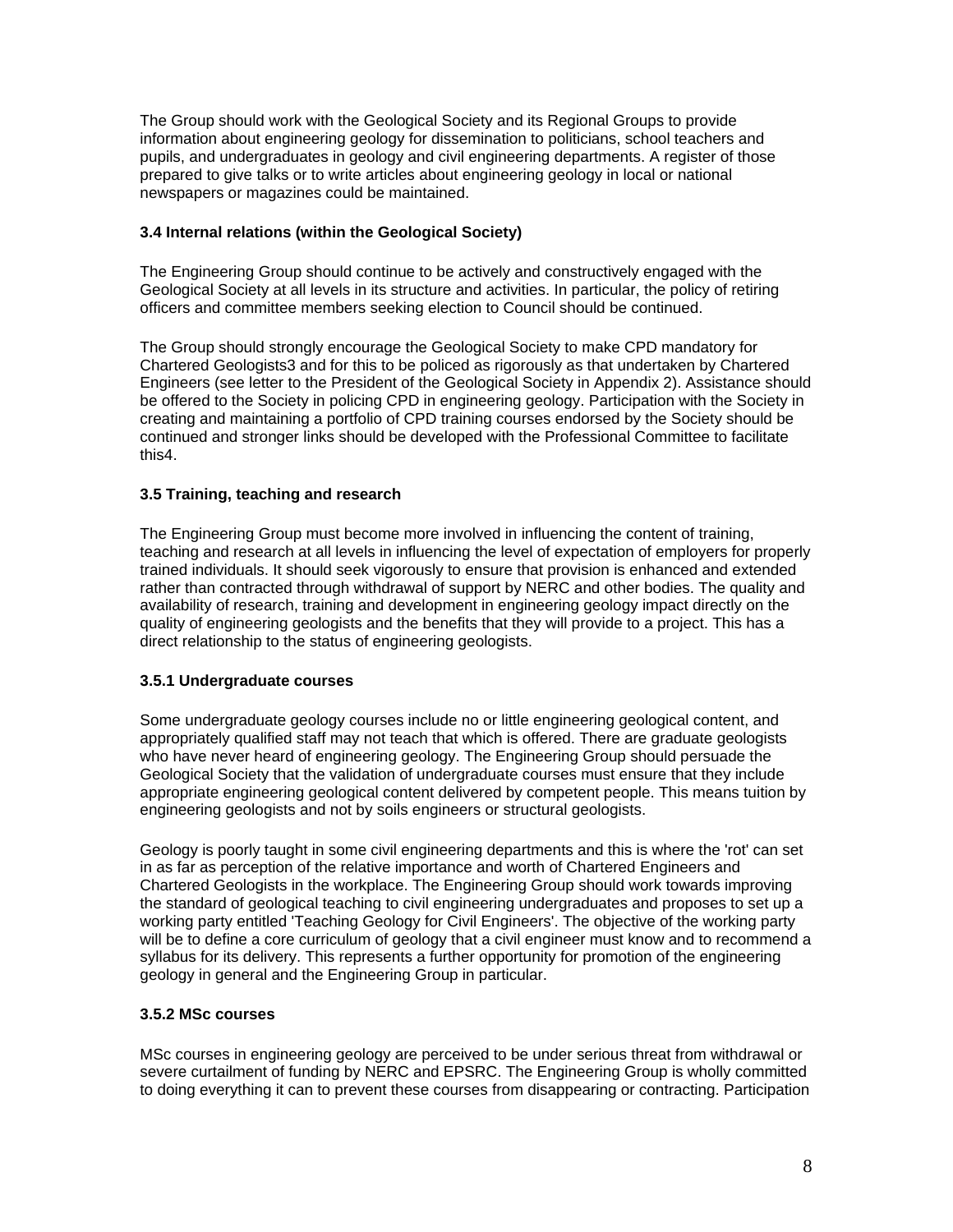has begun with course providers, other members of the Ground Forum and the Geological Society to develop proposals for the future. There are two main short term objectives:

- o To present a united front of influential interested parties (the members of the Ground Forum, course providers) to NERC and EPSRC to argue the case for the retention of these courses and to persuade them that alternative funding arrangements cannot be put in place in the short term;
- $\circ$  To persuade all those who employ engineering geologists that a reduction in the supply of suitably qualified graduates in engineering geology at MSc level will impact directly on their businesses. In this light, to develop with them a strategy for supporting these courses in the future.

It may be that there is continuing pressure to regard MSci and MEng courses as replacements for MSc courses in engineering geology and geotechnics, and that this will present a further threat to their future viability. It is already being recognised in engineering departments that MEng is no substitute for an MSc in geotechnics (although it may be a suitable model in structural engineering for example). The teaching resources (both in terms of skills and time) for the teaching of engineering geology and geotechnics at MSci and MEng level are not generally present in geology or engineering departments. The Engineering Group's input will be critical in ensuring that an adequate content of engineering geology and geotechnics is included in MSci and MEng courses and that the standard and content of engineering geological content in BSc courses is maintained. It should also work to ensure the future of the specialist MSc courses in engineering geology and their differentiation from MSci and MEng qualifications in the perception of employers.

# **3.5.3 Research**

The Engineering Group should promote and encourage the formulation of a national strategic research plan for guiding engineering geology research and encouraging the establishment of centres of excellence. The application of established science and techniques to solving engineering problems is not being perceived by higher education departments and research councils as contributing to the advancement of science or as a contribution to knowledge and therefore bids for support to engineering geology activities are failing. The Group should take the lead by bringing together the users, funders, and providers of research to develop a national strategic research plan. This approach has been followed to good effect by the hydrogeologists. An essential starting point for progress on this issue will be identification of all the key players (users, funders, and providers of research). Maintenance of this list could be an important function of the Engineering Group, but it is likely that a body such as the Ground Forum would more effectively set it up.

Without research, engineering geology will lose credibility in universities and as a sub-discipline. Research also ensures debate, development and vitality and is closely linked to postgraduate training.

# **3.5.4 Training**

The primary role of the Engineering Group in relation to training should be the identification of training needs amongst members and employers. Based on this, the Group should determine a national training strategy for engineering geologists at all stages of their careers and work to implement it. The Group may continue to organise courses using its own resources (and with the opportunity of a source of income) and it is committed to working more closely with the Geological Society's Regional Groups to develop and deliver courses. In addition, and through the GTCC, it will continue to identify suitable courses, especially in universities, and where there are gaps seek to procure development of suitable courses.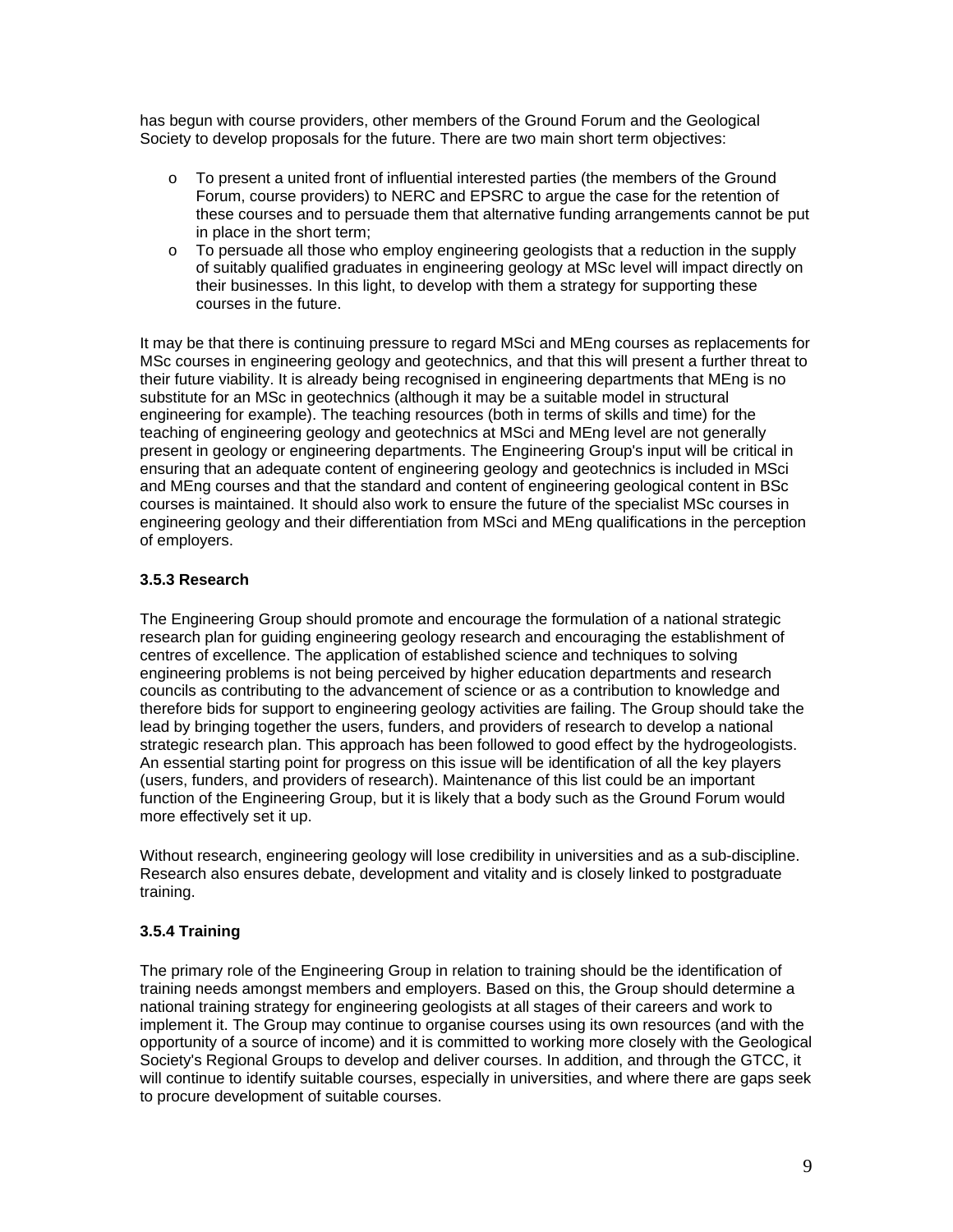# **3.6 Meetings and conferences**

Meetings and conferences have always been at the heart of the Engineering Group's activities.

# **3.6.1 Meetings**

Meetings provide, and will continue to provide:

- $\circ$  opportunities to disseminate knowledge and to discuss current research topics;
- o opportunities for continuing professional development and both specific and non-specific learning;
- o a 'shop window' for the Engineering Group and engineering geology
- o a networking and social dimension giving a sense of community and common purpose.

The Engineering Group will develop and enhance its meetings programme and the accessibility of meetings to engineering geologists in the regions by:

- o restricting meetings in Burlington House to joint meetings with other Specialist Groups and Societies and 'crowd pullers' (e.g. meetings on current construction projects or geohazards),
- o holding all other meetings out of London as joint meetings with the Regional Groups of the Geological Society (and regional groups of other institutions and societies);
- o considering running the same meeting in more than one regional location;
- o creating and maintaining a list of speakers on engineering geological topics prepared to speak at meetings of the Regional Groups;
- o inviting the Regional Groups to participate in developing the annual meeting programme and encouraging them to keep the Engineering Group informed of their programmes;
- o including flexibility in the meetings programme so that urgent meetings on current topics can be convened at short notice, and 'generic' meetings (e.g. on a natural disaster that had occurred recently) could be included;
- o including meetings in the programme that seek to communicate important issues to other bodies (such as MPs, NERC, insurers, architects).

# **3.6.2 Conferences**

Over recent years, it has become more and more difficult to break even on conferences organised by the Engineering Group. This is due to two main influences:

- o Pressure of work on potential delegates and reduction in company budgets for attendance at such conferences, leading to problems attracting sufficient delegates to meet costs at a reasonable registration rate;
- o Increasing costs at suitable venues driven by universities insisting on conference organisers using their administrative facilities and reduced possibilities for voluntary effort amongst the academic and student community.

The 1999 conference was cancelled in the light of inadequate papers and low delegate registration; it was judged that it would make a loss. The 1998 and 1997 conferences were planned to break even, but both made a loss, in contrast to the surpluses generated by previous conferences.

Rather than attempting to run conferences independently, the Engineering Group might consider seeking to participate with others in related disciplines to put on conferences no more frequently than every alternate year. Participation with one or more members of the Ground Forum (BGA or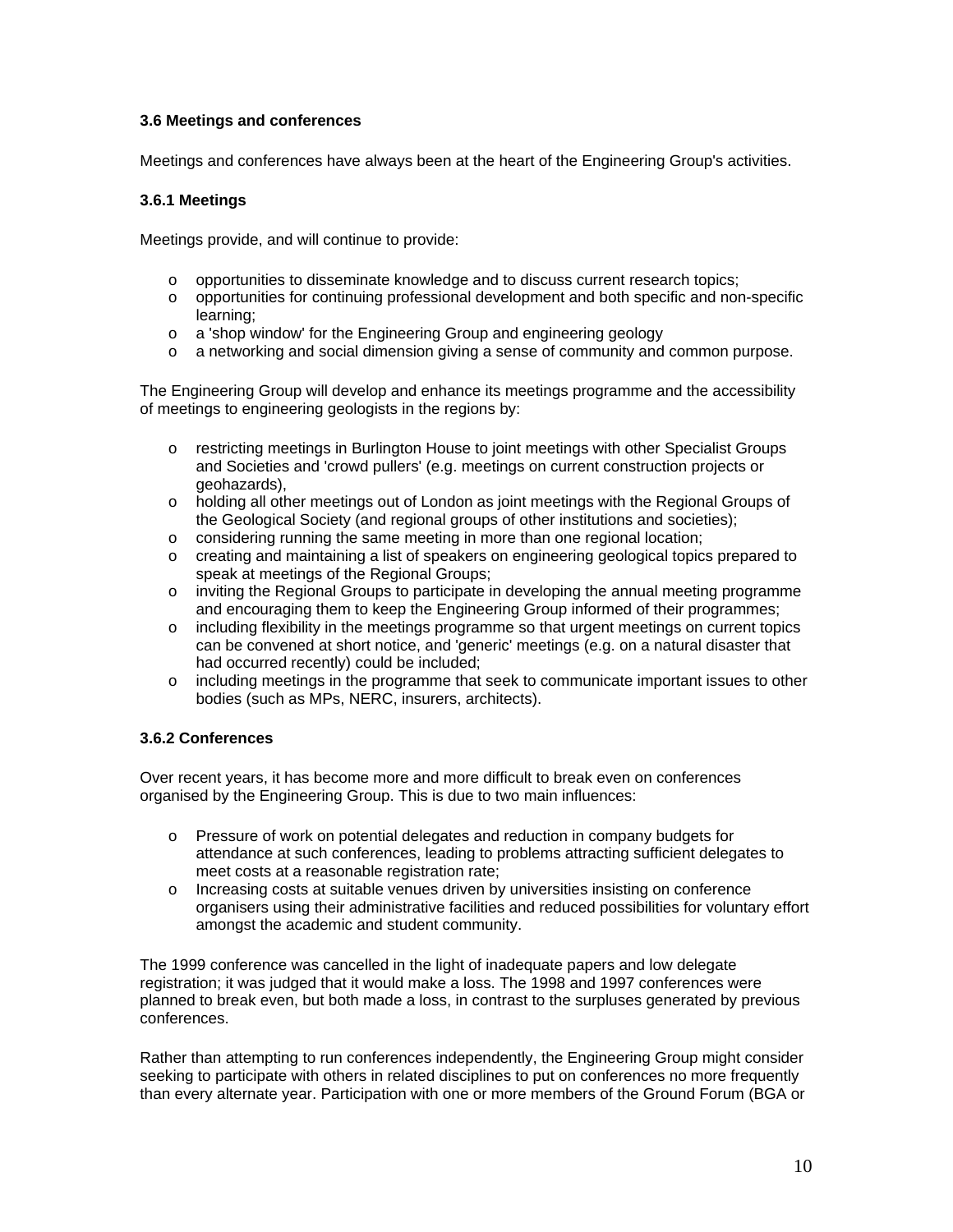IMM) may be a more attractive option than participation in the biennial Geoscience conferences organised by the Geological Society. There is currently a more significant 'synergy' between the members of the Ground Forum than there is between the Engineering Group and the more academic Specialist Groups in the Geological Society. The Engineering Group could pursue the idea of a biennial 'Ground' conference organised under the umbrella of the Ground Forum and with a theme of interest to at least two of the GF's constituent bodies. Following Geoscience 2000, discussions are ongoing in the Geological Society at Council and the Science Board relating to the future of Geoscience conferences. One idea being actively considered is that all Specialist Groups would be encouraged to hold their annual conferences or prestigious meetings during one week and at the same venue. The Geological Society would convene some larger, cross disciplinary meetings and events and would provide the administrative support for all such meetings. This might be an attractive model for the Engineering Group as it could allow us to run our own conference, offer reasonable registration fees taking advantage of economies of scale, and reduce the financial risks that we have previously run with stand-alone conferences.

In years when no independent Engineering Group conference was run, several one or two day meetings and/or symposia in print could be organised, with a theme for the year, leading to publication in QJEGH or as an Engineering Geology Special Publication.

## **3.7 Publications**

# **3.7.1 QJEGH**

The QJEGH is probably the world's premier journal of Engineering Geology. It is the Geological Society Journal of choice for most members of the Engineering Group and the Engineering Group must continue to see it as a responsibility both to support it editorially and to seek to attract high quality papers. The Engineering Group has a representative on the Editorial Board and it has recently been decided that this representative should normally be the vice-Chair. The following points relating to QJEGH have been raised during this review and need to be taken into account by the Committee in formulating policy and continuing to support the journal:

- o There is a need for an index covering past issues;<br>
o There should be more review articles:
- There should be more review articles;
- o The Engineering Group would welcome more practical articles, although it is recognised that this should be tempered by the need to publish the theoretical research articles consistent with being the premier journal of engineering geology;
- o Delays between submission and publication had in the past been 18-20 months and this was felt to be too long (although this has improved in recent years);

# **3.7.2 Working party reports**

The working party reports are regarded as the 'jewels' in the Engineering Geology Special Publications series. They are 'best sellers' in the Geological Society Publishing House lists, and enhance the reputation of the Engineering Group and the Geological Society in the wider ground engineering community. The Geological Society Special Publications series, of which the Engineering Geology Special Publications are a part, are an important source of income for the Geological Society and further good quality proposals will be welcomed by the Publications Committee. There is some element of competition with reports published by other organisations such as the BGS and CIRIA, although the Geological Society publications are seen as being more 'reflective' and this role could be more clearly defined. There are also opportunities for cooperation with other organisations in the production and publication of Working Party reports, but this would not necessarily result in Geological Society Special Publications.

# **3.7.3 Conference proceedings**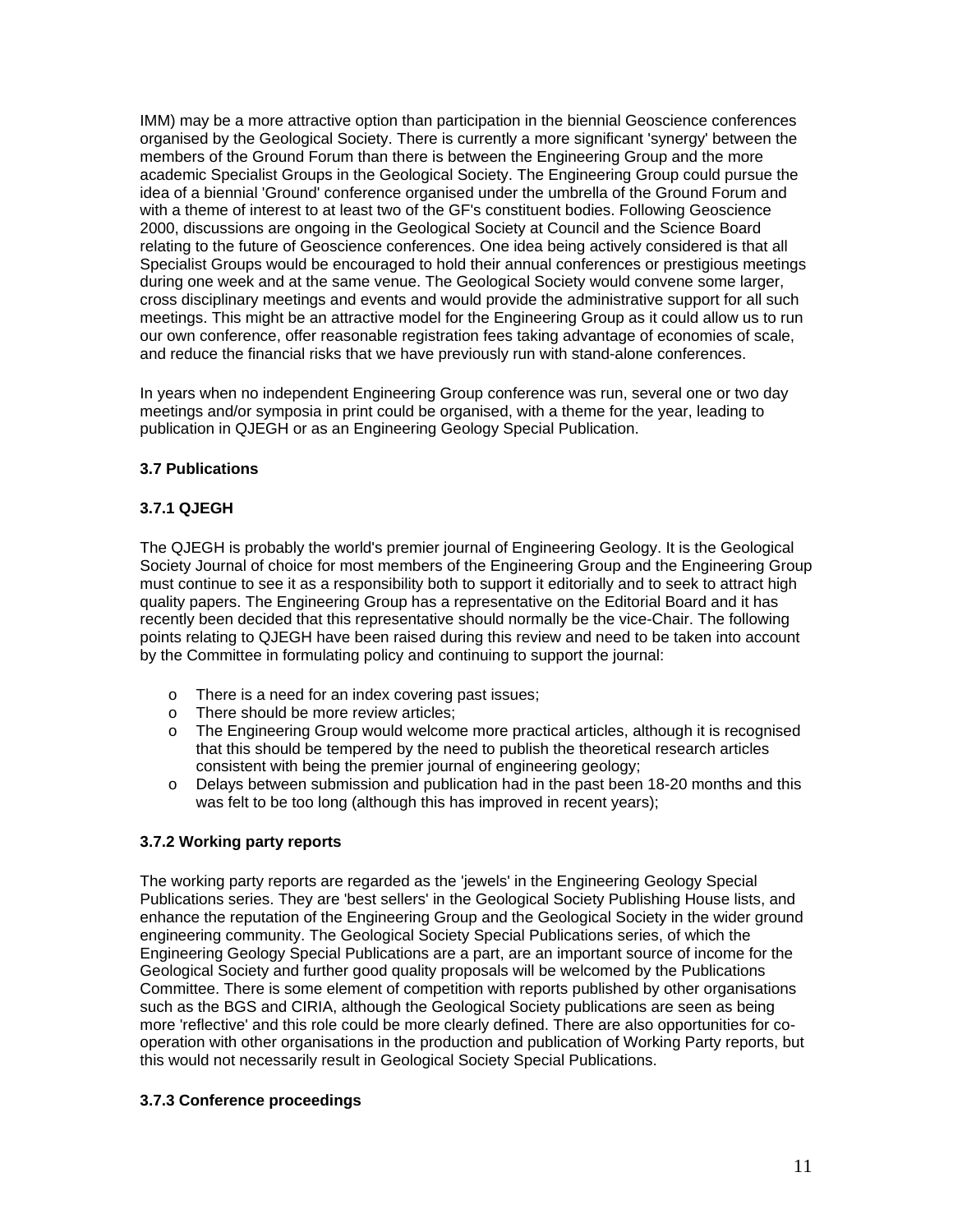Engineering Geology Special Publications arising from past Engineering Group conferences are considered to be a valuable source of reference material. Whilst there has been a hiatus in these publications in the last two years with the recent demise of Engineering Group conferences, all who contributed to the discussion under this heading felt that a way must be found to re-start these publications. The Publications Committee has been much concerned with ensuring consistently excellent standards across the entire range of Geological Society Special Publications, and is acknowledged to have succeeded over the last 3 or 4 years.

The Engineering Group, guided by the Editor, Engineering Geology Special Publications, will need to take into account the following general guidelines if it is to submit successful proposals for publication of Special Publications arising from its meetings and conferences:

- o The Geological Society will not now publish groups of papers as conference proceedings, although a conference (or group of meetings) is still the proposal to the Publications Committee for a Special Publication;
- o The group of papers must have coherence as a book and this may be achieved by the inclusion of invited review and keynote papers to augment those presented at the conference and submitted for publication.
- o The standards of reviewing and editing must be consistent with those set by the Publications Committee; there can be no guarantee for presenters at a conference that their papers will necessarily be accepted for publication.

# **3.7.4 Professional Handbooks**

There is no value to the academic community in writing training manuals. They attract little or no status in academic circles and the time spent receives no career rewards. There has been reluctance in the Engineering Group to seek to commission Professional Handbooks, although an 'in principle' commitment from the Geological Society Publishing House that fees would be considered for authors.

Professional Handbooks could meet three particular needs consistent with the general objectives and 'vision' of the Engineering Group as set out in Section 2 of this review report:

- o They could provide reference and course materials for training courses5 and for those working towards Chartered Geologist status;
- o They could find a market amongst students and young professionals (in civil engineering and geology) as textbooks or reference books for those looking for practical guidance or an accessible introduction to aspects of engineering geology;
- o If the legislative context of construction were to change so as to require engineering geologists to undertake certain tasks and to require proper attention to ground investigation by suitably qualified (possibly licensed) individuals, then such handbooks could be invaluable both to the specifiers of the work and to those carrying it out.

The Engineering Group should seek to find ways to support this initiative of the Geological Society. A first step would be to develop a 'wish list' of titles that might be attractive to engineering geologists and to identify suitable authors. Proposals would then need to be discussed with the Geological Society and remuneration discussed. The list of titles might usefully reflect the subjects of training courses in the past few years as well as those that are and will be under development, in order to produce a 'portfolio' of courses and complimentary publications to meet the needs of the profession.

# **4. FUNDING**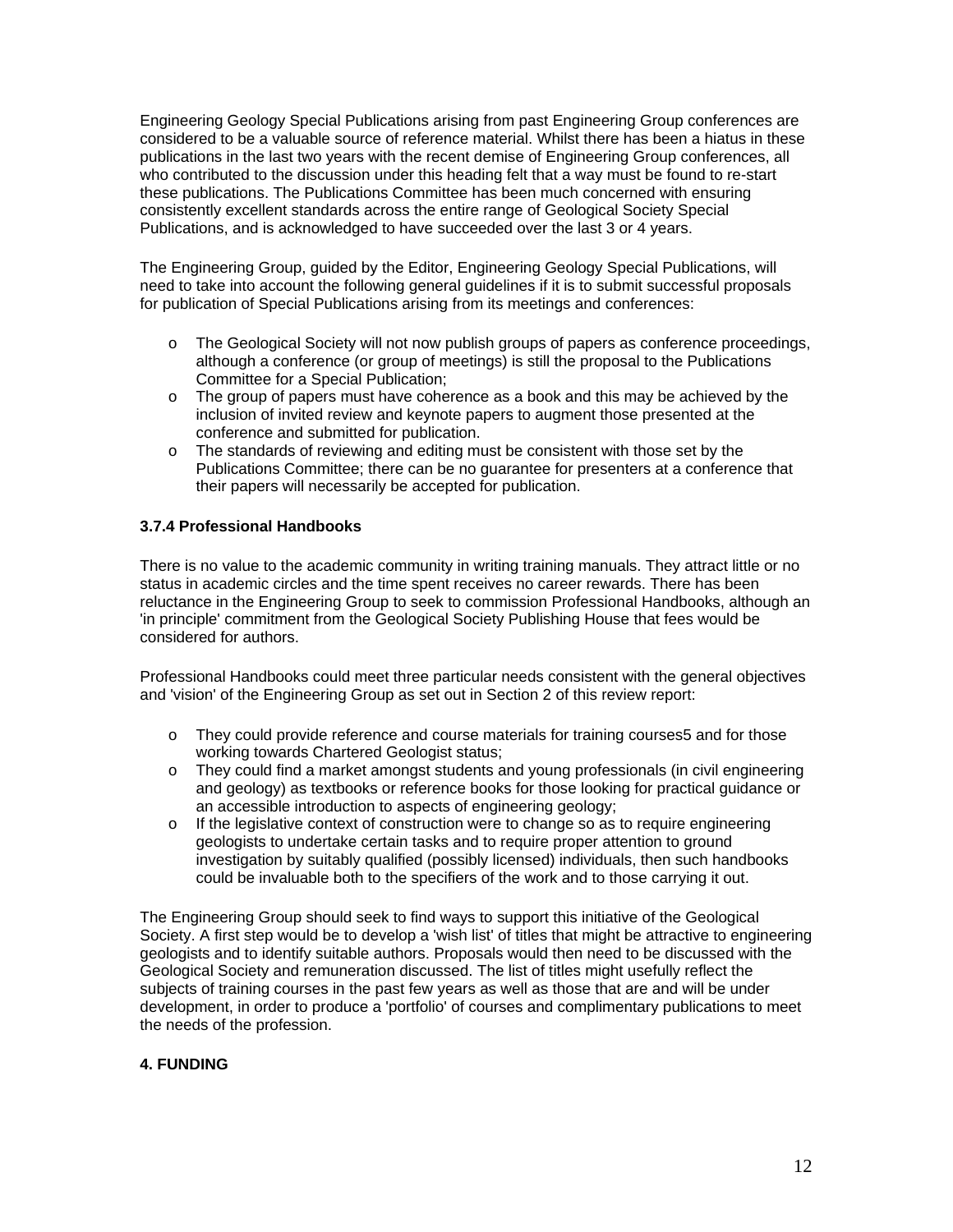Until 1995, Engineering Group conferences consistently returned surpluses of income over expenditure, some of which was returned to the Geological Society on an ad hoc basis. It is these conference surpluses that have allowed the Engineering Group to be financially independent for many years. Committees under the chairmanships of Martin Culshaw and John Charman decided to invest much of the fund that had been built up and use the income from it to set up and fund the Glossop Lecture. The Geological Society's fund managers manage this investment fund. It was expected that future conference surpluses would be added to the investment fund so that, after a few years, the Glossop Lecture would be self-supporting from the fund alone. There have been two conferences since 1995 (Coventry 1996 and Newcastle 1997), both of which have made losses. The 1999 Conference was judged not to be viable and it was cancelled before it took place (with some unrecoverable cost as a result). The investment fund has not grown since the surplus from the 1995 conference (Portsmouth) was added to it, and the cost of the Glossop Lecture exceeds the annual income from it. The Group's 'liquid' assets are now at a level such that, during the coming year, investments may have to be sold to fund the Group's activities, including the Glossop Lecture, in the absence of any other income.

The current Committee considers that the absolute priority should be to continue with successful Glossop Lecture series. These are, however, expensive and a large proportion of the expense relates to administrative support from the Conference Office and publicity. A sensible course of action would be to pass the financial risk associated with the Glossop Lecture to the Society. The adoption of the Glossop Lecture as one of the Geological Society flagship meetings would pass administrative responsibility and responsibility for publicity to the Geological Society, whilst retaining control over the choice of lecturer and organisation of the event within the Engineering Group. This has been suggested and the idea has been well received in exploratory discussions with Officers of the Society, but the details need to be negotiated and the financial implications assessed on both sides. The idea would be that a proportion of the investment fund would be retained under the Group's control to fund its ongoing activities for a period to be determined, and the remainder would be absorbed into Geological Society funds. However, it is clear that the retained monies would only last for a finite period and that there is a need to generate modest sums in the future in some way.

It will be for the next Committee to determine how it will meet the financial needs of the Group in the short and medium term, but implementation of the strategic objectives set out above provide some opportunities for the future.

## **5. A MECHANISM FOR IMPLEMENTATION AND REVIEW OF GROUP STRATEGY AND MEASURING PROGRESS**

### **5.1 The Committee - ensuring continuity between successive Chairs**

Chairmen of the Group serve on the Committee for 4 years in total; 2 as Vice-Chair and 2 as Chair. The current Committee has assigned defined roles to the Vice-Chair to enable him or her to be aware of, and involved in, strategic issues at an early stage, thus aiding the transition to the full Chairmanship and all the duties that this entails. These roles include representation of the Group on the QJEGH Editorial Board, the BGS/BGA Committee (subject to the approval of the nomination by Council) and the GTCC6. These are all strategic roles which are not particularly time consuming and will enable him or her to prepare for taking the Chair (which is particularly time consuming!).

### **5.2 The Committee - organisation of Committee business**

The current Committee has reduced the number of standing items on its agendas for Committee meetings, encouraged more written reporting from sub-committees, and programmed committee business through the year. This has four advantages: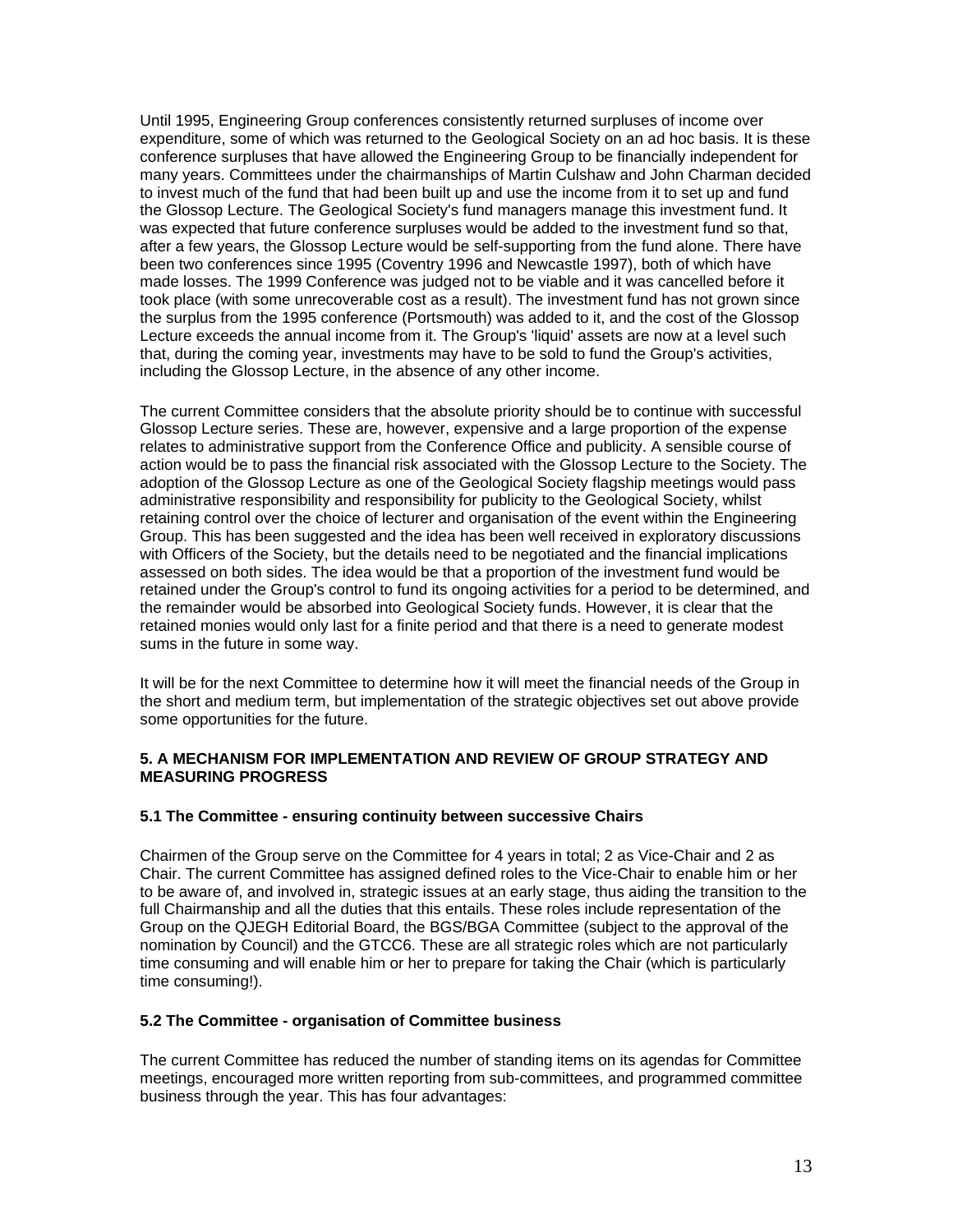- o Meetings are kept to a manageable length and important business does not get 'bounced' off the bottom of an agenda because we run out of time;
- o Ex-officio and co-opted members can attend selectively when matters that concern them directly are under discussion (although they are always welcome to attend any meetings they wish);
- o 'Seasonal' business (such as the Glossop, ratifying the meetings programme and discussion of awards) is programmed at an appropriate time of year, thus avoiding missing deadlines.

Committee meetings are generally held monthly in London between September and May (excluding April). The September meeting has been designated as a planning and strategy meeting for the coming year, at which sub-committee responsibilities and the year's committee business are finalised.

## **5.3 Wider involvement of the membership**

In order further to assist forward strategic planning and continuity, it is proposed to hold regular strategy meetings or 'Party Conferences' in order to ensure that a rolling review of the strategic plan for the Group is achieved and that the members at large can have a say and a feeling of involvement. The group that discussed this matter on 3 November thought every 3-5 years would be appropriate. In order to give every future Chairman an opportunity to consult with the membership on priorities and strategies in preparation for and during his or her term of office, such 'party conferences' should possibly be held every two years. It is provisionally suggested that future 'Party Conferences' should last a full day and be organised every two years, midway through each Chair's term. It is suggested that meetings should take place between May (date of the AGM) and October (start of the new season of technical/scientific meetings). On this basis, every Chairman would be involved in two such meetings during their period on the Committee; firstly, a year before taking the Chair and secondly halfway through their term as Chair.

It may be that more modest events involving only the committee, immediate past, current and future Officers could alternate with larger events open to the wider membership if it were felt that the convening of such meetings every 2 years was too onerous.

A simple first step in introducing more of a sense of 'membership' is to communicate more directly with the members rather than relying on Geoscientist with its limitations on space and content and impossibly long copy deadlines. This would be expensive if attempted by post (there are currently around 2,000 members of the Engineering Group). However, new developments with computing capability and the membership database at the Geological Society mean that it will soon be possible to e-mail every member of the Engineering Group that has an e-mail address in one go. The cost of surface mail to the members who cannot be contacted in this way should be relatively small.

# **5.4 A strategy group**

It might be advantageous to set up a strategy group comprising, for example, retired officers of the Engineering Group, to assist and support successive committees in progressing strategic planning and implementation. This group could, with the dual benefits of distance from the day to day running of the Group (objectivity) and the experience of its membership serving on the committee be tasked with assessing progress against plans and strategies developed by the committee with or without participation from the membership.

# *RUTH ALLINGTON*

*CHAIR OF THE ENGINEERING GROUP OF THE GEOLOGICAL SOCIETY OF LONDON*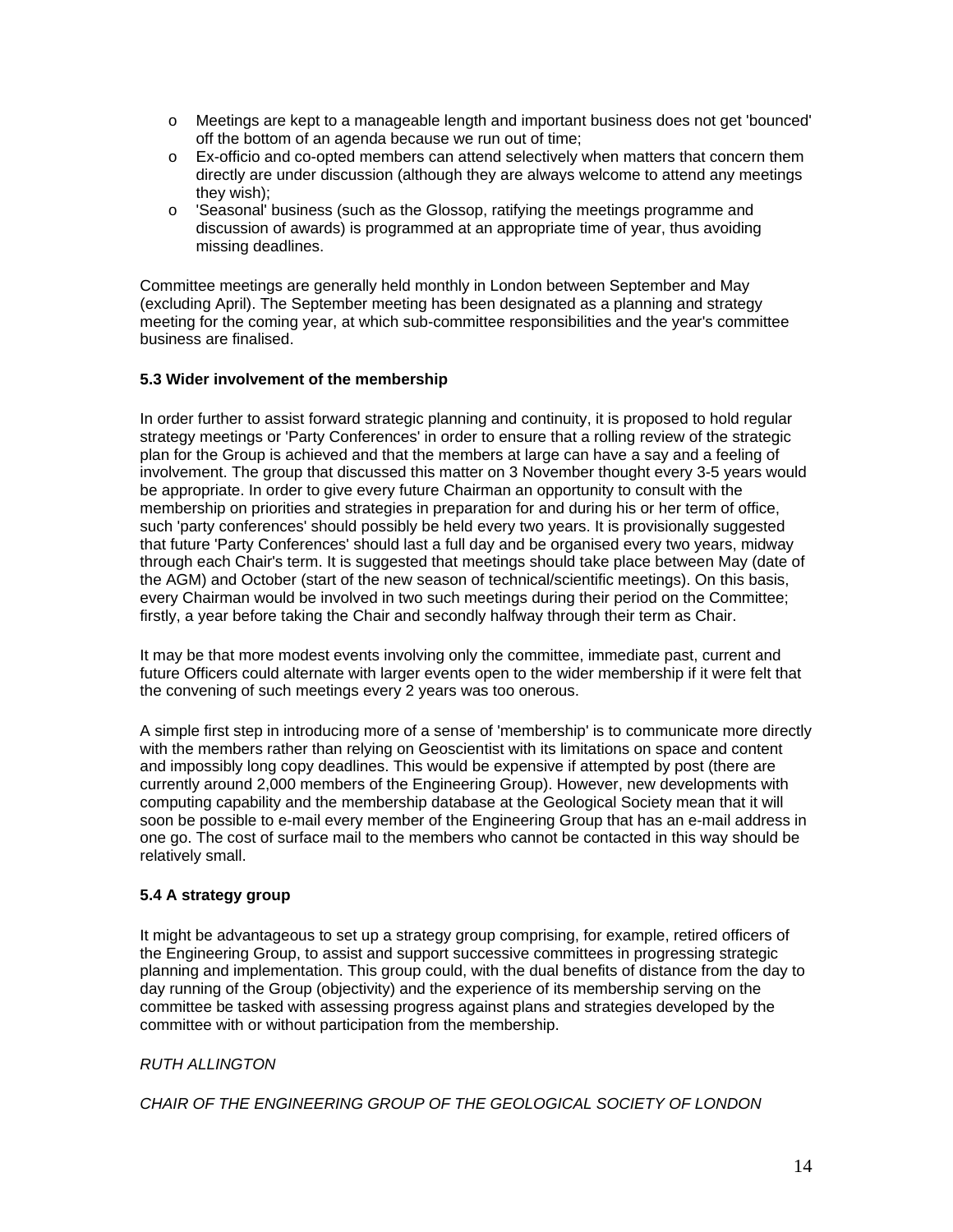#### *MAY 2000*

### **APPENDIX 1**

# **TEXT OF RUTH ALLINGTON'S INTRODUCTION TO THE MEETING AND PAPERS CIRCULATED TO PARTICIPANTS ON 3 NOVEMBER 1999**

## **INTRODUCTION TO THE SPECIAL MEETING OF THE ENGINEERING GROUP, 3 NOVEMBER 1999**

11.00-11.15 WELCOME AND INTRODUCTION

### Ruth Allington, Chair

Welcome to this special meeting of the Engineering Group and thank you all for coming. For those of you who do not know me, I am the current Chair of the Engineering Group. I will complete my term of office in May 2000 at the AGM, when Dr. Kevin Privett will take the Chair. His vice-Chair and chair elect will be Rodney Chartres. All three of us are here and very much looking forward to hearing your views on how we should take the Engineering Group forward. Many members of the current Engineering Group Committee are also here, both to listen and to participate.

The response to my invitations to attend has been overwhelmingly positive both from those of you who are here and from those who are unable to attend.

I would like to extend a particularly warm welcome to representatives from the Regional Groups of the Geological Society. The Regional Groups of the Geological Society grew out of the Institution of Geologists and the vast majority of active members are Engineering Geologists, Hydrogeologists, Extractive Industry Geologists, or Environmental Geologists. Our relationship with these groups has been 'hit and miss' for too long in my opinion. If we achieve nothing else today, I would hope that we would begin a process of strengthening links between the Engineering Group and these Regional Groups in a variety of ways, to everyone's benefit, most notably the Geological Society itself.

The cancellation of our conference this year represented a turning point for the Engineering Group and has encouraged us to consider our situation and our future in detail. The prospects are far from gloomy, however. The Glossop Lecture this afternoon, our active programme of technical meetings, and the active Working Parties are three examples of why this is not so. We are discussing how we should change and adapt to the circumstances in which we find ourselves. The cancellation of the conference was certainly a setback, but the opportunity that this has presented to re-vitalise and re-think cancels the disappointment out, at least to some extent.

The idea is that we spend most of the meeting discussing (and attempting to agree) how we want the Group to be and what we want it to do. There are wider questions, some of which I listed in my letter, and these may be relevant to our discussions. However, to keep the discussion to manageable proportions, I do want to concentrate on the activities and priorities of the Engineering Group rather than Engineering Geology in general.

By the end of the meeting, I want us to have moved towards some sort of consensus about the Group and its activities over the next 5 years or so. Essentially, I am looking for a 'wish list' from the membership, it will then be for the committee to take forward these recommendations and seek to implement them.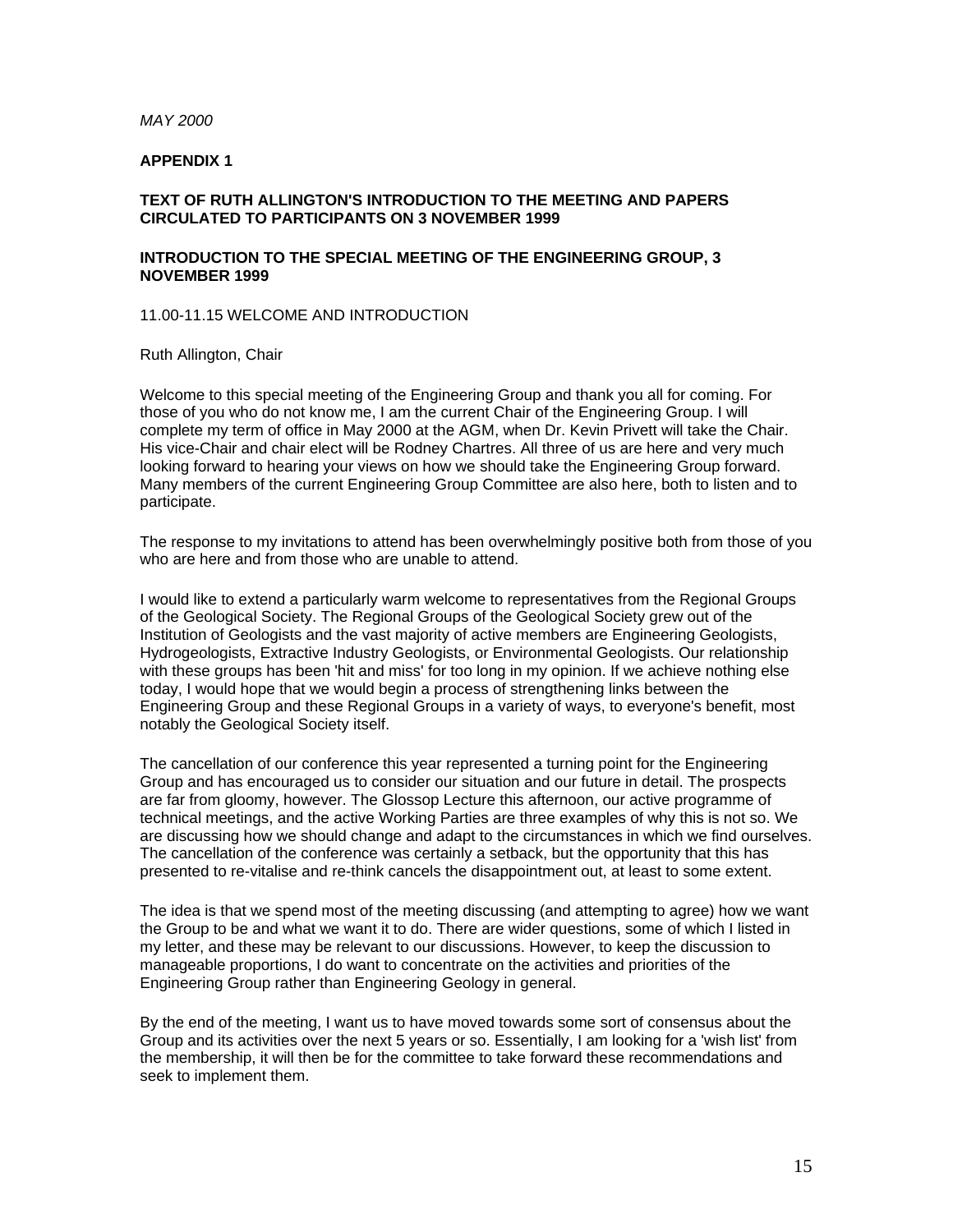We will need to spend some time thinking about how we do things at present in order to establish whether we prefer to carry on as we are or whether we wish to change things. I do not want to concentrate on how we arrived at the situation we are currently in and what is wrong/right about that. Similarly, there will not be time to indulge ourselves in nostalgia during the meeting (but I am sure those of us who feel that way will be able to find kindred spirits over lunch or outside the meeting). I do not want us to get bogged down in the detail of how we will get to where we want to be and raising obstacles to meeting our objectives. These are problems for the Committee to solve once the ideas have been generated.

You have a programme in front of you, on which you will see that there will first be four short presentations that will set the scene. These will cover the following topics relevant to the general context of Engineering Group activities:

- o What is engineering geology and how is it changing (if at all?)
- o What is the current state of engineering geological education and geological education for engineers?
- o What is the current status of engineering geologists and how are they represented?
- o How much money do we have, what do we spend it on, and where does it come from?

After these presentations, the meeting will divide into four discussion groups on the following topics:

- o Meetings (facilitator Ivan Hodgson, reporter Laurance Donnelly)
- o Conferences (facilitator Paul MacMillan, reporter Ian Nettleton)
- o Publications (facilitator Mike Rosenbaum, reporter Max Barton)
- o Representation and promotion of Engineering Geologists (facilitator Martin Culshaw, reporter John Lewis)

Attached to your programme you will find papers listing issues that may be discussed in each of the groups. These lists are not exhaustive or prescriptive; they are merely provided to stimulate discussion. We have circulated all of the papers to everyone and you have them with your bundle. As to how we divide you up,

...... (seek advice from facilitators before meeting).

Each of these discussion groups will report back to a plenary session after lunch and, for those who can stay on, there will be an opportunity for open discussion on each of these topics.

I will prepare a paper following the meeting with the assistance of the committee and all those who have assisted in running the meeting today. This will take a little time to put together but will be circulated to all of you here today. Eventually, a short paper will be prepared for wider dissemination amongst the Group, setting out a strategy for the Engineering Group over the next 5 years.

### *RA*

*1 November 1999*

### **DISCUSSION ISSUES RELATING TO REPRESENTATION AND PROFESSIONAL RECOGNITION**

*Facilitator: Martin Culshaw*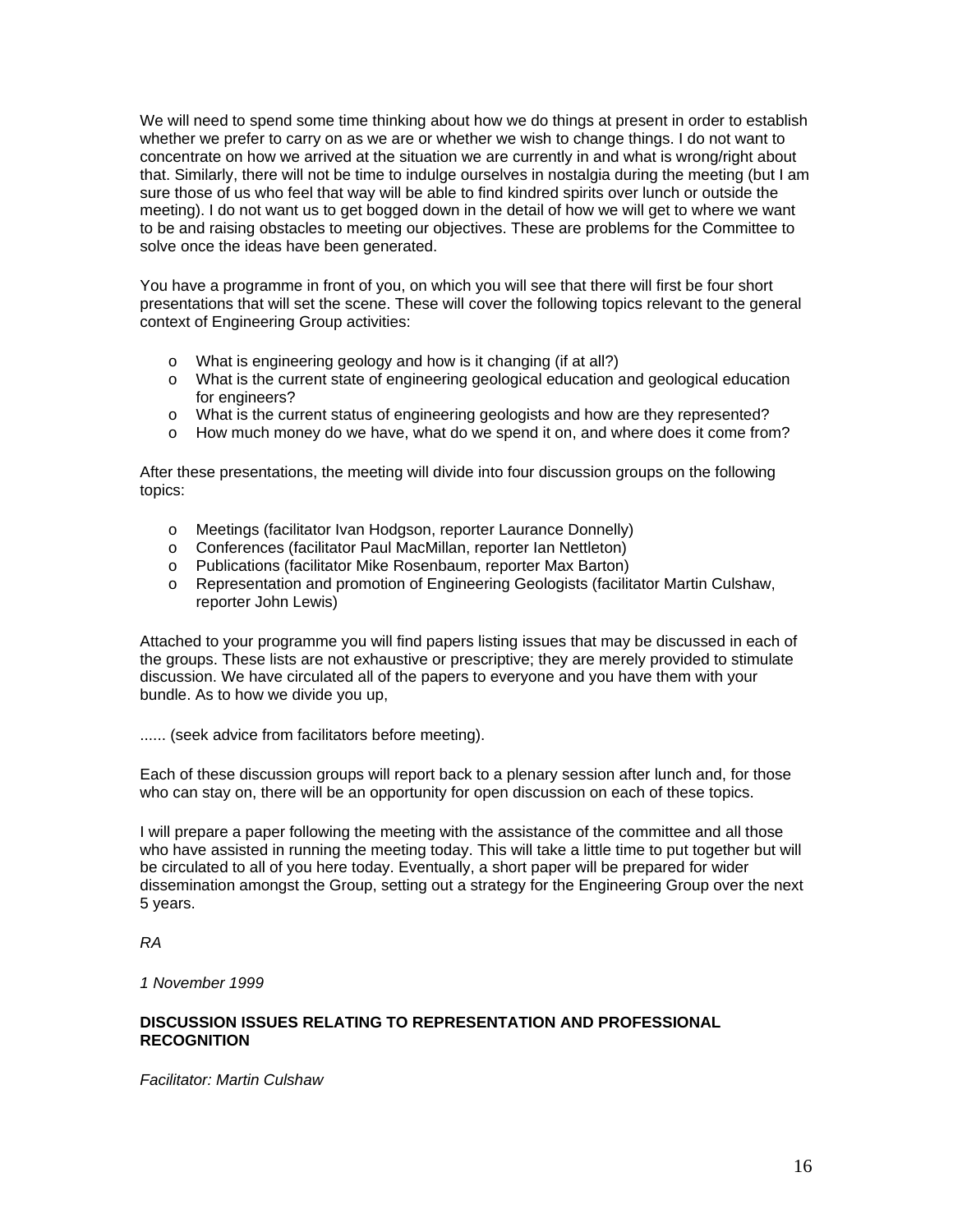# *Reporter: John Lewis*

- 1. Recognition by employers
	- o Are engineering geologists adequately recognised as a separate professional discipline from geotechnical engineers? Does it matter?
	- $\circ$  If it does matter, how can we persuade employers and professional colleagues to recognise engineering geologists properly and provide adequate opportunities for professional development?
	- $\circ$  Should we be thinking about a set of seminars, or just a presentation, to take around to employers 'selling' the importance of engineering geologists? Perhaps an information pack written by the Engineering Group but sent out by the Society would be a good start?
- 2. Recognition by other professions and internationally
	- o Has parity with geotechnical engineers in terms of mutual recognition had any practical effect? If not, why not?
	- o If the hydrocarbons and mining industries attach little importance to Chartered Geologist status will it ever be taken seriously?
	- o Is EurGeol of any value and if not, why not? Why have so few Chartered Geologists taken it up?
- 3. Training
	- o Should we be seeking to persuade the Geological Society to make training to Chartered status and CPD mandatory? Can we do this? Would this help with employers?
	- o How can we support Regional Groups in training needs for their members and how can they assist us? Perhaps the Engineering Group could provide a catalogue of 'off the shelf' training courses which Regional Groups or companies could 'purchase'.
	- o How many training courses should the Group be running on an annual basis? Where, how should they be financed, what subjects? Should we be running courses or just 'badging' and promoting them or should we do both? (the Geological Society is very keen for us to do as much as possible in this area and wishes to produce a dynamic list of courses offered by Specialist Groups).
- 4. Issues for the Geological Society
	- o Should we be pressing to be represented on the Professional Board instead of, or as well as, the Science Board? Regional Groups are currently represented on the Professional Board and not on the Science Board. Is this helpful to communication and does it adequately recognise that both Regional Groups and the Engineering Group have professional as well as scientific interests.
	- o Should the Society be more active in selling Chartered Geologist status to both Fellows and employers? If so, how?

# **DISCUSSION ISSUES RELATING TO MEETINGS**

*Facilitator: Ivan Hodgson* 

*Reporter: Laurance Donnelly*

1. How many technical meetings each year?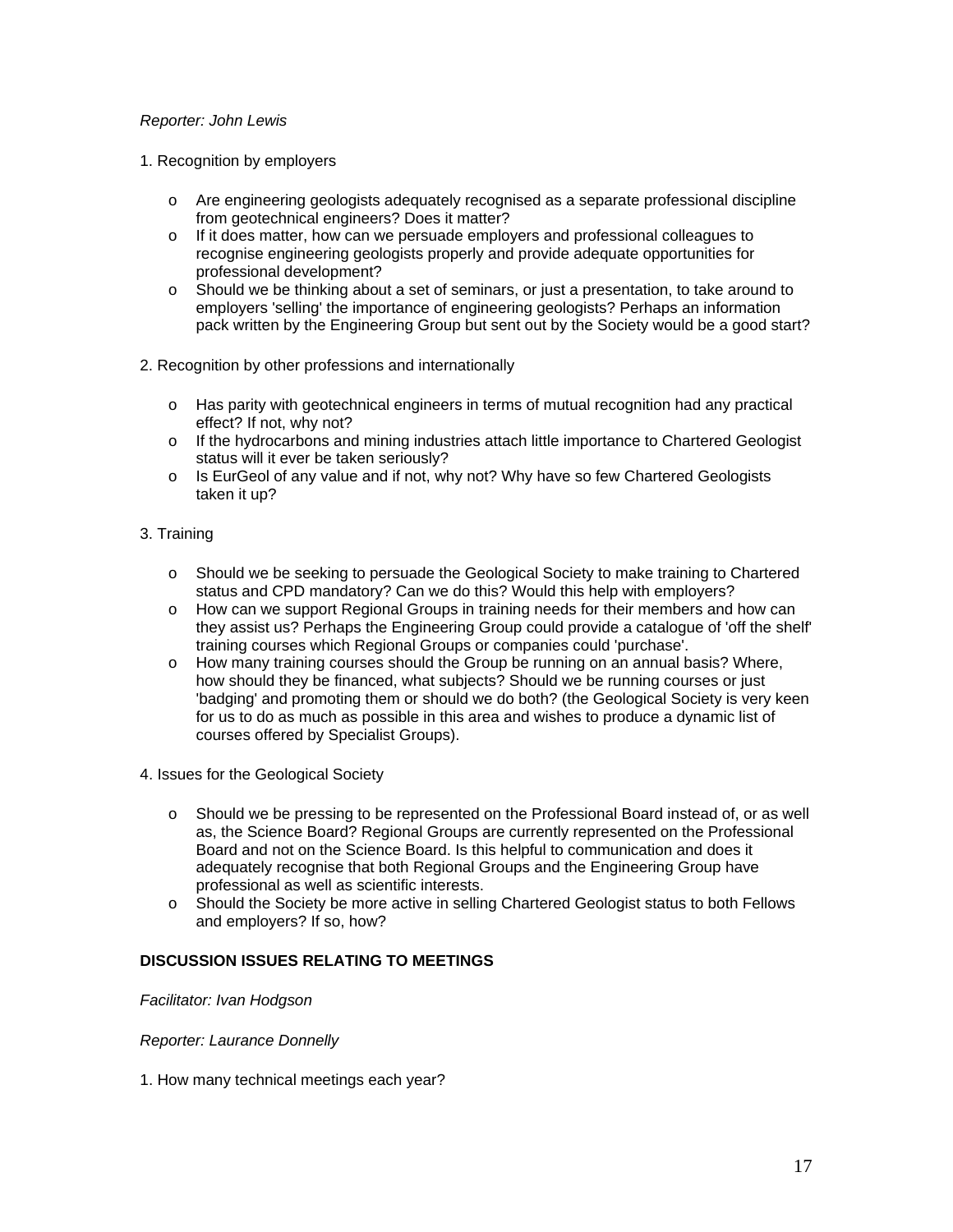- o We currently have six ordinary meetings (October, December, January, February, March & May), the Glossop Lecture in November and a field meeting in April.
- 2. Is the emphasis and style about right?
	- o Perhaps we should include some training/seminar type meetings more suitable for students and young professionals? All current ordinary meetings are similar in style and format. What other styles and formats would be attractive and appropriate?
	- o Why do people come to meetings to learn from speakers and solve problems? To make and maintain contacts? As a social forum for the Group?
	- o Why do people stay away pressure of work? Insufficient encouragement at work? Subjects not appropriate? Locations not helpful? Subjects too specialised or not specialised enough
- 3. Joint meetings
	- $\circ$  Is the number of joint meetings about right or should we seek to make every meeting a joint meeting?
	- o Which groups and organisations should we run joint meetings with regularly and occasionally?
- 4. Location of meetings
	- o How many should be in London and how many elsewhere?
	- o Is there scope to develop a theme over several meetings in more than one location?
- 5. Lecture or meeting tours?
	- o Is there scope for having the same meeting in different locations (e.g. once in London and again with one of the Regional Groups)? Is there anything to be said for having a prestigious lecture tour following the Glossop Lecture to far flung regions, or would that diminish the London audience?
- 6. Meeting length and timing
	- o Few of our technical meetings last for more than half a day; what scope is there for longer meetings? What about meeting length and start times vs people getting away from work to come? Does this depend on location of the meeting?
- 7. Field meetings
	- o We currently have one a year over a weekend in April could we/should we have more?
	- o Should there be a more overt training element in any of these meetings?
	- o Is this another opportunity to work more closely with the Regional Groups in organising and promoting field meetings?
	- $\circ$  Is their primary purpose social or academic or are we aiming for a mix or for a range of such meetings with different emphases?
- 8. Training
	- o Should some of our meetings have an overt training objective or should this be a separate activity of the Group?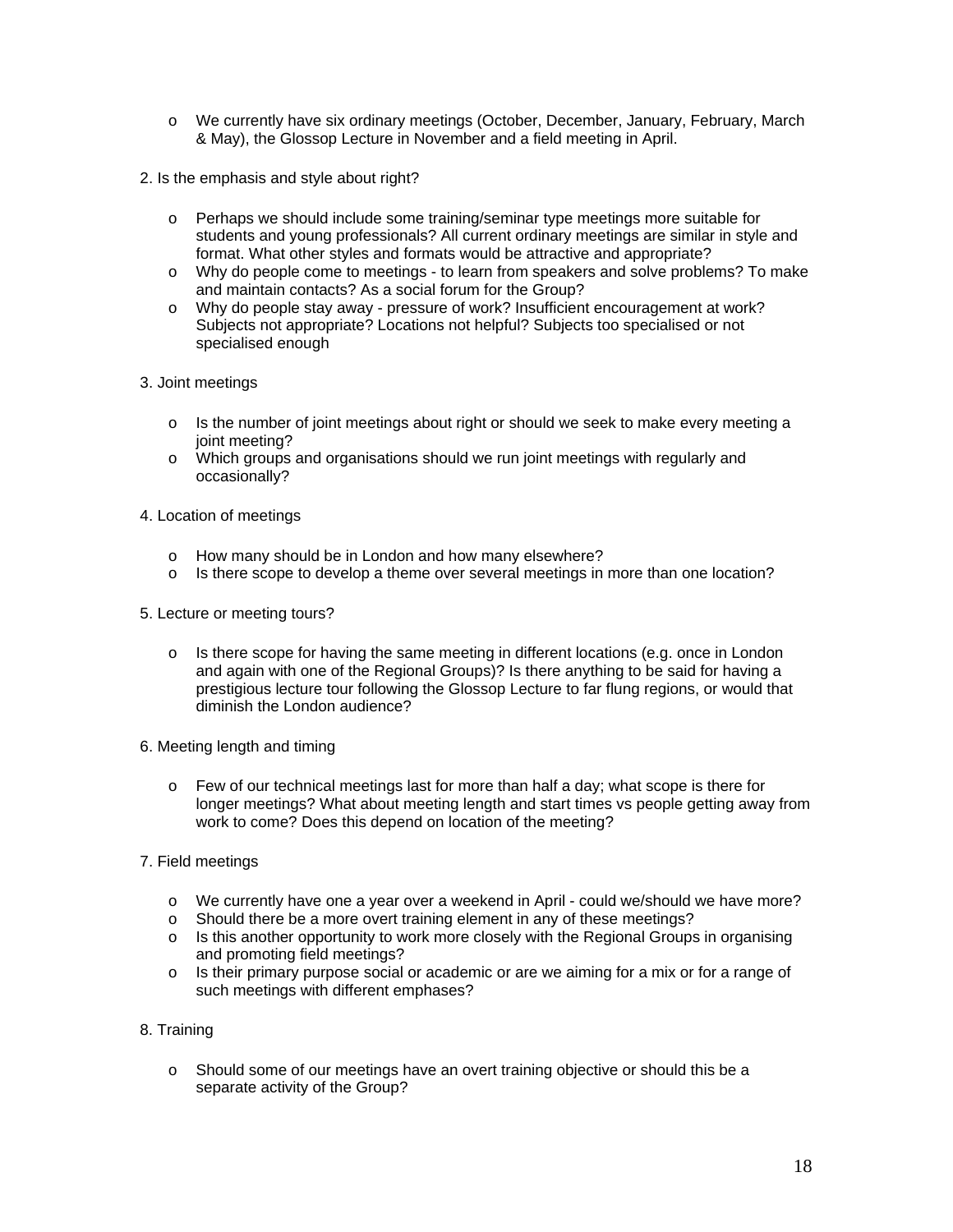# **DISCUSSION ISSUES RELATING TO CONFERENCES**

### *NB THE MEETINGS AND CONFERENCES DISCUSSION GROUPS WERE JOINED TOGETHER AND THERE WAS NO DETAILED DISCUSSION OF CONFERENCES EXCEPT IN THE PLENARY SESSION FOLLOWING THE DISCUSSION SESSIONS.*

Facilitator: Paul MacMillan

#### Reporter: Ian Nettleton

#### 1. Engineering Group 4 day Conferences

- o Can we/should we present our own stand-alone conferences in future? If so, how often, at what time of year and how do we make them successful financially and scientifically?
- o How much are people prepared to pay? How long will they want to attend for? Is it best to include weekends or to avoid them? Why do people come and why do they stay away?
- o What would present an attractive format for speakers/delegates/trade exhibitors? Is it possible to please all groups - this was attempted at EG99 with two days of 'traditional sessions' and two days with a training/CPD emphasis, one at BGS and one in the field. Would the 'tried and tested' 4 day format attract delegates and speakers again? If so, what would make it work? Could there be a number of themes in one conference?
- o Are there conference subjects from the past that should be re-visited? Have recent subjects been too specific or too open? Is there a place for 'state of the art' reviews?

## 2. Alternative models for Engineering Group Conferences

- $\circ$  If we want to do 'our own thing' in future, is a viable alternative to a four day conference to select a theme for each year with 3 or 4 one or two day themed meetings in the regions throughout the year leading to a Special Publication?
- o Could the theme of a set of meetings be linked to the Glossop Lecture, culminating with (or starting with) the lecture itself?
- $\circ$  Could a short conference or 2 day meeting be convened in tandem with the Glossop Lecture?
- 3. Conferences run jointly with others
	- o If we work with others, who are our audience and potential collaborators?
	- o Is a multidisciplinary 'ground' conference organised jointly by the participants in the Ground forum (EGGS, IMM, BGS/BGA, AGS, BTF, FPC) a viable proposition (e.g. biannually)?
	- o Should we develop a closer relationship with IAEG, and is it practical to organise the Congress in 2006?
	- $\circ$  Are there other ideas, or would some combination of these ideas be appropriate, egg participation in something big leading to a Special Publication every two years alternating with 3 or four one or two day regional meetings leading to published papers in QJEGH.
- 4. Geoscience Meetings
	- o Given the 'cultural' differences between the Engineering Group and more academically based Specialist Groups in the Society (especially their insistence on very low registration fees - £100 for four days), is there any point in us continuing to be involved in future Geoscience meetings?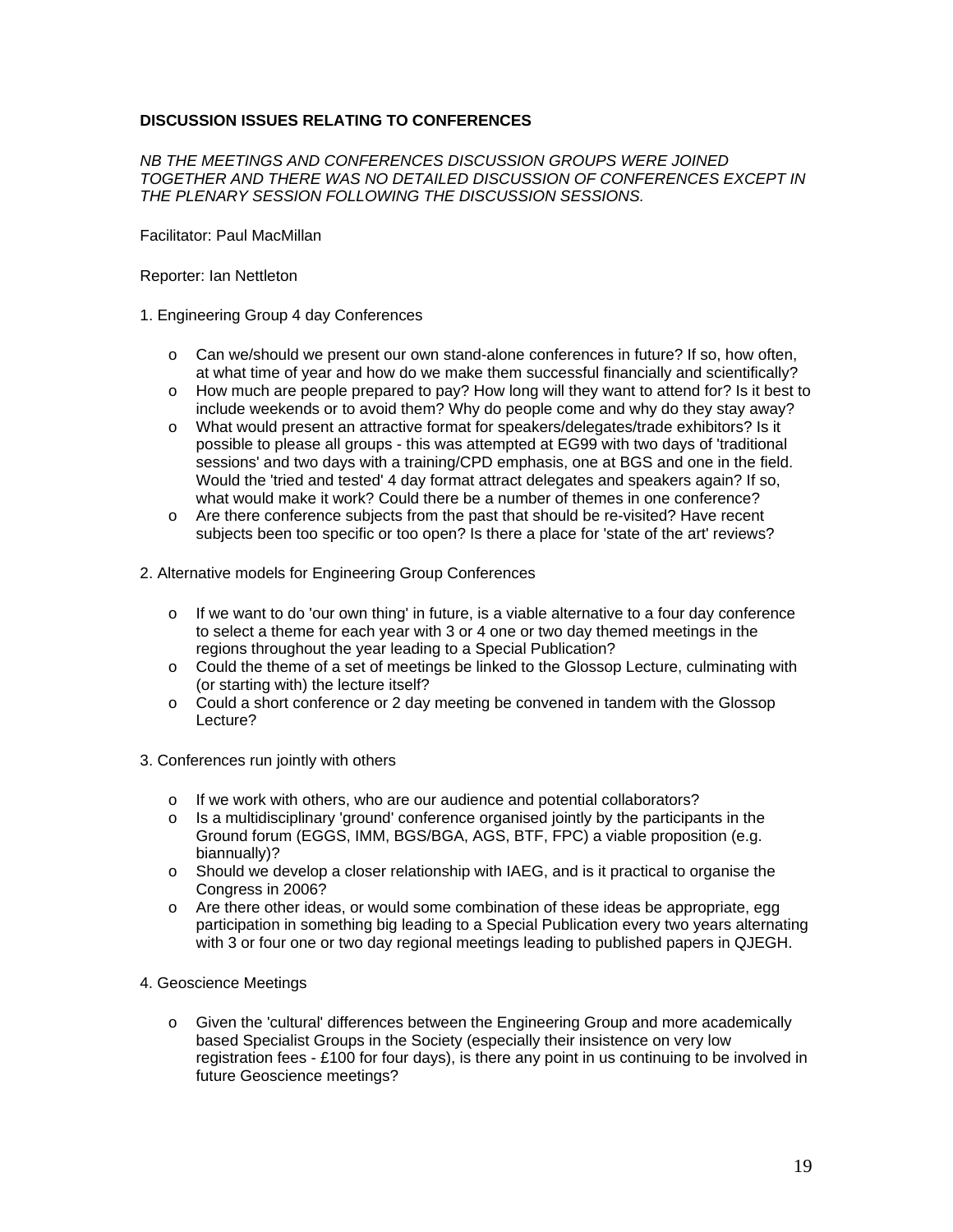$\circ$  Currently our involvement comprises the running of technical meetings that we might have convened anyway but for which members would not have had to pay a registration fee (around £50 for a day at Geoscience 2000). On what 'terms' would we run a conference or extended meeting in association with Geoscience 2002? How should this be different from our general meetings programme? Is it worth the effort?

## **APPENDIX 2**

### **COPY OF A LETTER TO THE PRESIDENT OF THE GEOLOGICAL SOCIETY DATED 20 DECEMBER 1999 SETTING OUT THE ENGINEERING GROUP'S RESPONSE TO THE CHARTER AND BYE-LAWS WORKING PARTY REPORT**

Please reply to: BURLINGTON HOUSE

Ruth Allington PICCADILLY

Chair, Engineering Group LONDON W1V 0JU

Geoffrey Walton Practice

Oxford House, Market Street 0171 734 5673 (library)

Charlbury, OXFORD, OX7 3PH

Tel: +44 1608 810374

Fax: +44 1608 810093

e-mail: allingtonr@aol.com or [gwp@gwalton.compulink.co.uk](mailto:gwp@gwalton.compulink.co.uk) 20 December 1999

File ref: rc181299.let.rk.doc

Dr. Robin Cocks, President The Geological Society, Burlington House, Piccadilly LONDON W1V OJU

Dear Robin

Charter and Bye-Laws Working Group

I was sorry not to be able to attend any of the special meetings on the above. Unfortunately, the dates were advised rather late and clashed with commitments I already had in my diary.

However, at our last Engineering Group Committee Meeting, (7 December) we did discuss the matter and we had the benefit of a short presentation from Rodney Chartres, which was most helpful.

The main outcome is that we have no hesitation in supporting the proposed amendments to the Bye-Laws, obviously with minor amendments to detail in the light of discussions and meetings held since the report was published. We had a more lengthy discussion regarding the status of CGeol. As you will appreciate, the issue of Chartered Geologist status, and its standing and relative merit in the wider world (especially in relation to CEng) is of great concern to us. We decided in the end that Chartered Geologists would be best served by retention of the existing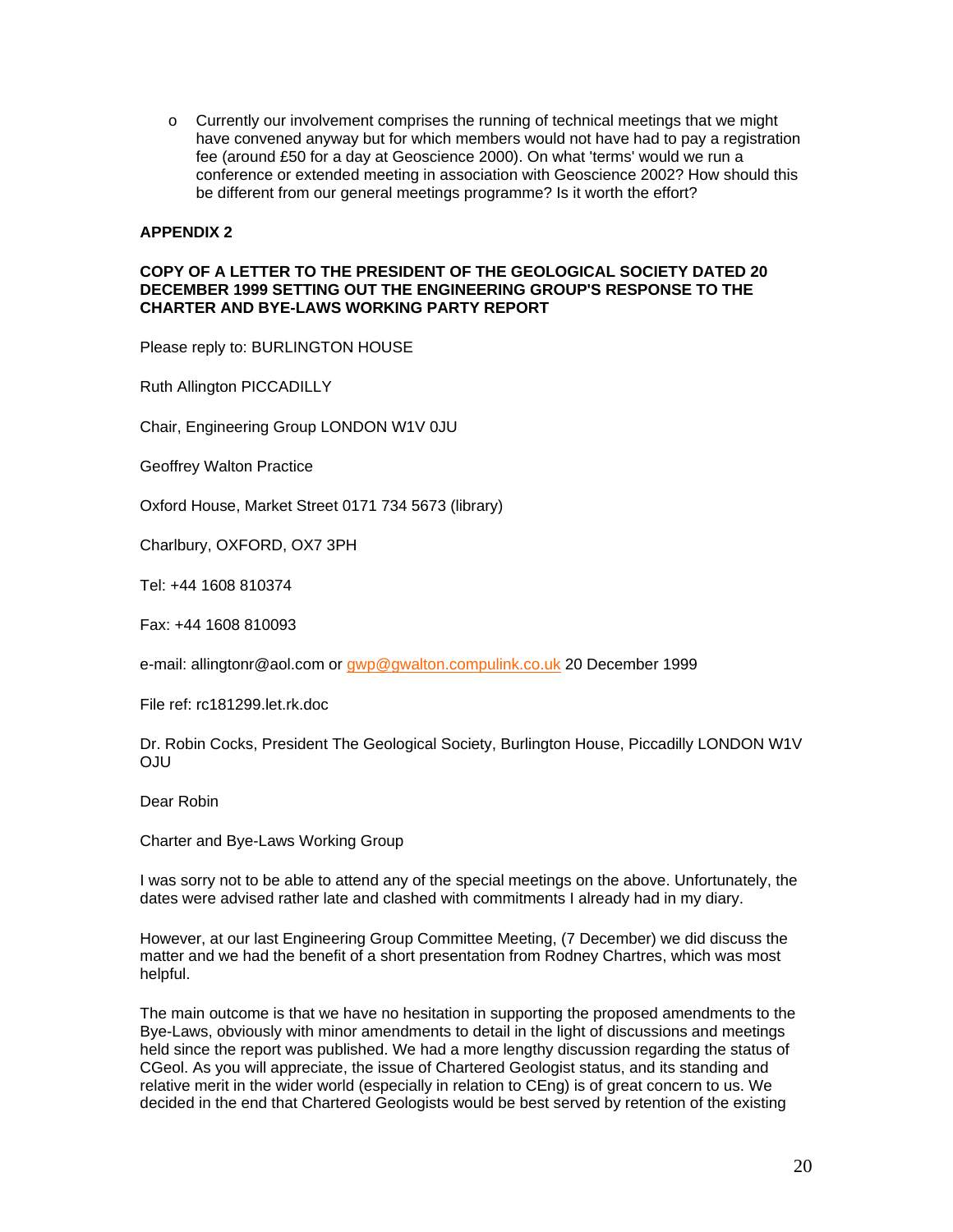Charter, rather than seeking a supplemental charter. The risk of loss of our current status as a Designated Authority clearly needs to be weighed against all of the disadvantages of securing a Supplemental Charter and being answerable to the Privy Council with the possibility of other chartered institutions having a "say" in our affairs.

Professional matters are a central issue to many of the Fellows, and this is true of most of the Fellows in the Engineering Group (around 25% of the total Fellowship). Geologists in applied fields such as engineering geology and hydrogeology also dominate the Regional Groups. We will be pushing the Society hard to raise the standard and status of CGeol and have it recognised as worthwhile by others. We will be arguing for mandatory CPD for Chartered Geologists as part of this drive to maintain and increase standards. We are particularly committed to ensuring that CGeol is even more widely recognised as equivalent in standing to CEng, especially amongst the engineering community. If we do not do this, ICE will create routes to CEng for engineering geologists who currently cannot attain this status within the ICE. IMM have already taken this step and the effects will start to become apparent before very long. If we are not to lose Fellows to other institutions, and particularly to the ICE, we must be sure that CGeol is just as desirable as CEng, and that its requirements for qualifications and maintenance are at least as stringent. If we can achieve this, there will be a genuine choice of Learned Institutions based on suitability of that institution for the person applying. Currently, many geologists who join the Geological Society and work towards CGeol would prefer to have CEng as it is better recognised and supported within the construction industry. For the time being, many with a first degree in geology cannot choose the CEng route, but this is changing. The likelihood of attaining a professional qualification with importance to career progression tends to outweigh all other considerations. If the choice of attaining CEng becomes available to these people, they may not stay in the Geological Society (or their employers may cease to support them by paying their subscriptions) unless we attend to these matters. In short, we need to persuade geologists and their employers that CGeol is both more relevant and more desirable to them than CEng. Our understanding is that nothing in the current Charter, re-drafted Bye-Laws or legislation prevents the Geological Society from progressing this.

We understand that Designated Authority is only relevant in relation to mutual recognition of qualifications between States. Whilst it would be highly undesirable to lose it, we urge the Geological Society to seek an accommodation with the DTi through calm negotiation rather than seeking a Supplemental Charter. This seems likely to be a mutually acceptable means to solve this potentially embarrassing situation.

We have always taken the view that there need not be tension between professional matters and academic matters within the Geological Society. The raising of the profile and importance of professional matters need not (and must not) compromise all of the other work of the Society. Indeed, mandatory CPD and proper recognition of CGeol as a professional qualification in the wider community seem to us to sit very comfortably within the requirements of charitable status of the Society, as well as with the over-arching objective of furthering education and public safety.

The Engineering Group hopes that Council will adopt the report and support the revised Byelaws. The Working Group is to be congratulated on a fine, painstaking piece of work presented under cover of a clear and helpful report.

*Yours sincerely*

*Ruth Allington*

*cc. Rodney Chartres*

*John Knill (Chairman of Charter and Bye-laws working group)*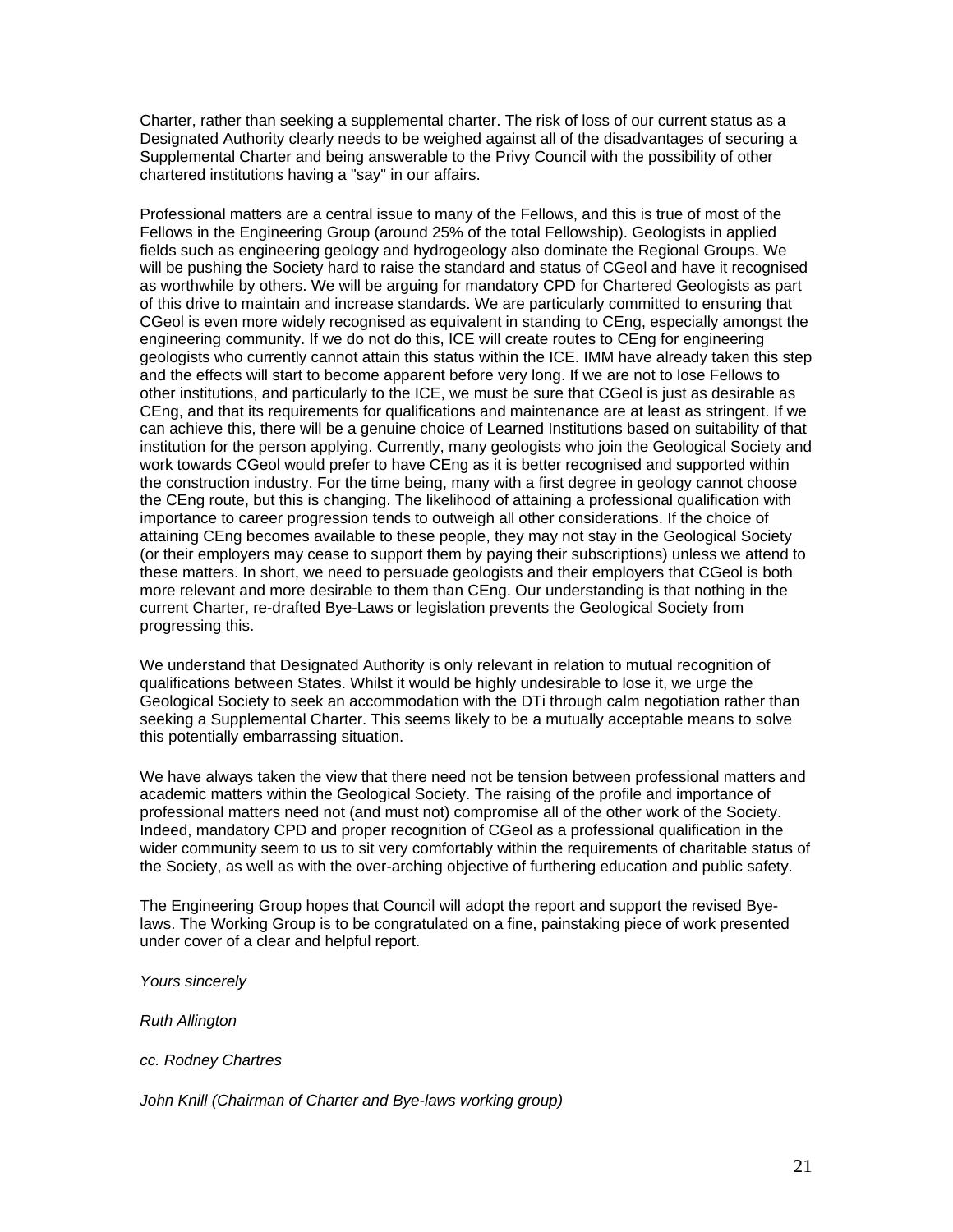*Edmund Nickless (Executive Secretary)*

*Andrew Pitchford (Secretary, Engineering Group)*

*Peter Styles (Professional Board)*

# **ENGINEERING GROUP COMMITTEE, MAY 1999 TO MAY 2000**

## **OFFICERS**

Ruth Allington Chair

- Dr. Kevin Privett Vice Chair
- Dr. Andrew Pitchford Secretary
- Dr. Graham Garrard Treasurer

## ELECTED MEMBERS

- Mr. Ian Marychurch Chair Publicity sub-committee
- Mr. Ivan Hodgson Chair, Meetings sub-committee
- Dr. Laurance Donnelly
- Mr. David Entwisle
- Dr. Jim Griffiths
- Dr. John Lewis
- Mr. Paul McMillan
- Mr. David Patterson
- Mr. Peter Phipps
- Mr. George Reeves
- EX-OFFICIO MEMBERS
- Mr. Rodney Chartres IAEG UK secretary
- Dr. Max Barton Editor Engineering Geology Special Publications
- Dr. Graham West Rep. for Clay Working Party
- Prof. Chris Clayton Scientific Editor, QJEGH